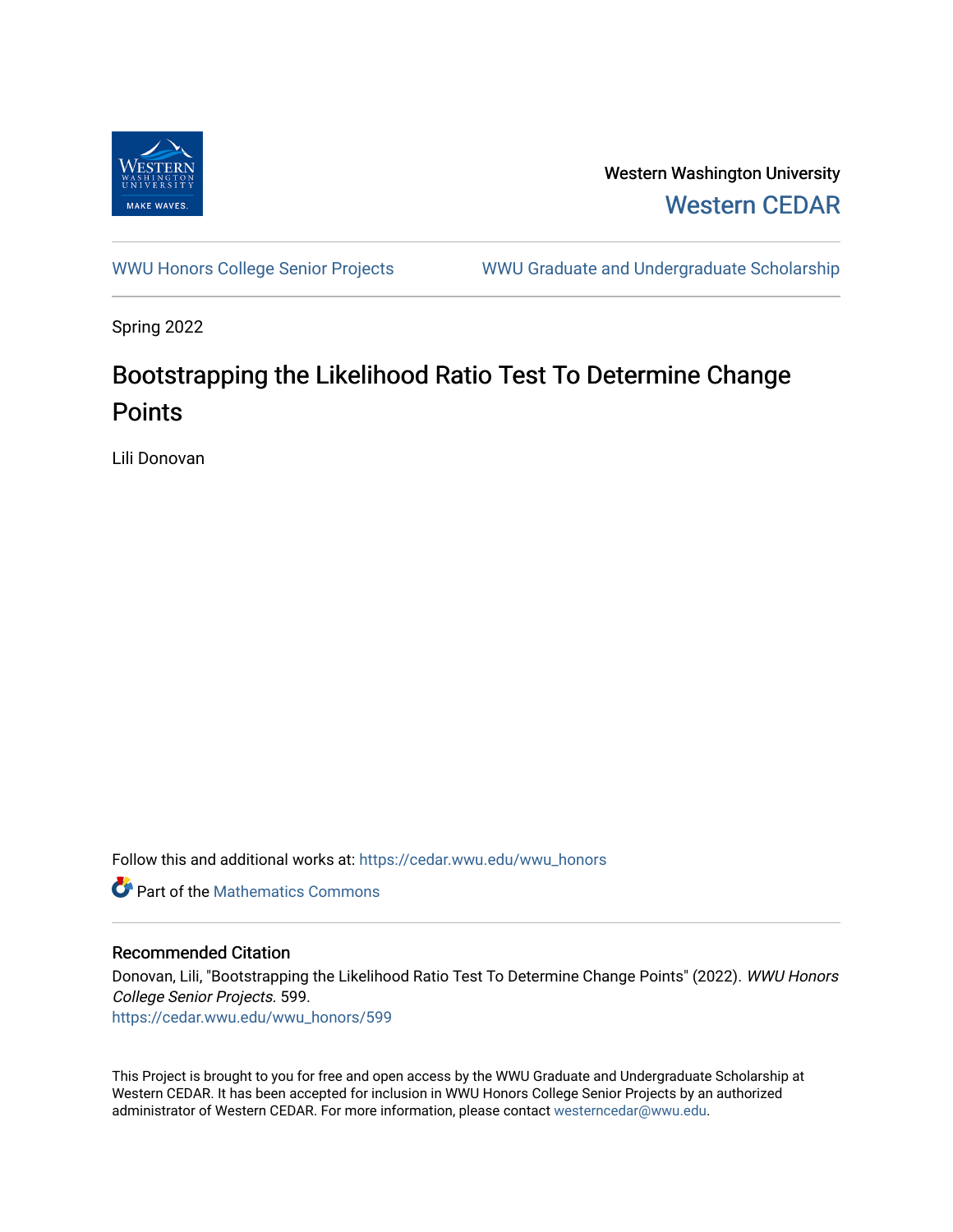# Bootstrapping the Likelihood Ratio Test to Determine Change Points

#### Lili Donovan

June 2022

Advised by Kimihiro Noguchi and Ramadha Piyadi Gamage

## Abstract

To detect mean changes in a sequence of independent observations from a certain distribution, the likelihood ratio  $(LR)$  test can be applied. Its p-value is typically computed using the asymptotic distribution of the test statistic, which may be unreliable when the number of observations is small. To overcome the problem, a simulation study is carried out to analyze the empirical Type I error rate and power of the LR test using the parametric and nonparametric bootstrap methods. Under both normal and exponential distributions, it is found that the nonparametric bootstrap makes the test robust for small, moderate, and large sample sizes.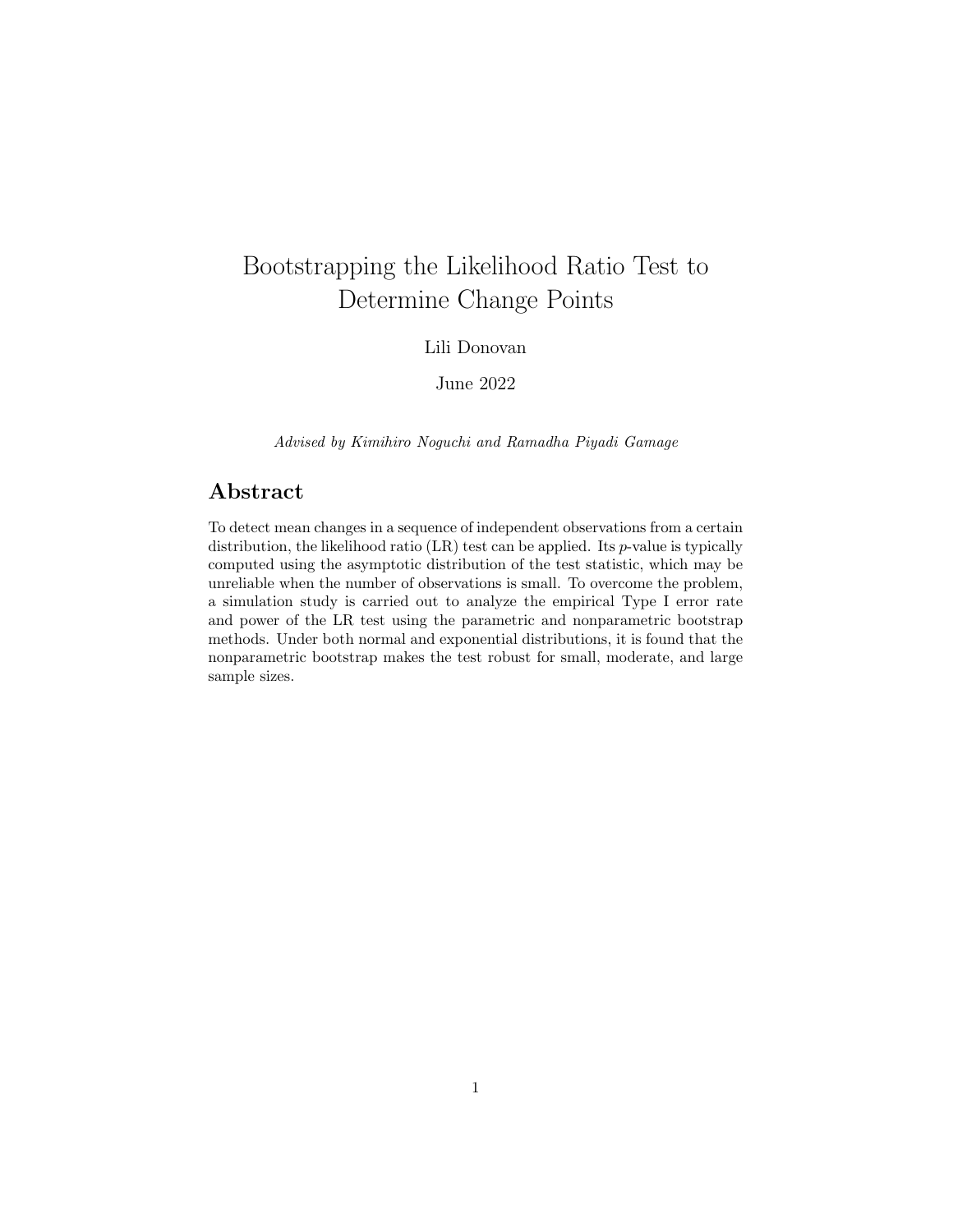# 1 Introduction to Bootstrap-Based Change Point Analysis

The basic idea of change point analysis is to detect structural changes such as mean, variance, distribution, etc., in a sequence of random observations. For example, consider an application to climate change, where a change in the mean or variance of the data set indicates a new trend in temperature or weather. In this case, identifying the location of change would pinpoint a date in which the new trend emerged. Change point analysis also has different medical applications, for instance with the annual flu, where trends in daily case counts can help estimate the beginning and end of the flu season. Another application can be found in quality control, where we suppose that we are in charge of monitoring some process to ensure that its observations stay within some range. That way, we may be able to minimize loss should we detect changes in the behavior of these observations.

There are several methods to identify change points and their location, such as maximum likelihood ratio test, information approach, Bayesian test, nonparametric test, and stochastic process. These methods determine if there is a change point in a sequence and provide an estimation of the change location. As there are often multiple change locations in a sequence, to find these locations, a combination of one of the the previous methods and the binary segmentation procedure, proposed by (Vostrikova, 1981), can be used. The binary segmentation procedure recursively finds change points by breaking up the sequence of random variables at a change point location. Then, we look for a new change point on the subsequent sub-sequences.

Let us now consider formulating the null and alternative hypothesis for the LR test. Using the binary segmentation procedure, the change point problem under the assumption that only one change point exists is equivalent to a hypothesis test with the null hypothesis:

$$
H_0: \mu_1 = \mu_2 = \dots = \mu_n,\tag{1}
$$

and alternative hypothesis,

$$
H_a: \mu_1 = \mu_2 = \dots = \mu_k \neq \mu_{k+1} = \dots = \mu_n,\tag{2}
$$

for some  $1 < k < n$ , where k is the unknown change point location.

Traditionally, the statistical significance of a potential candidate change point in the change point analysis is computed using using the asymptotic distribution of the test statistic. However, the results may be unreliable when the number of observations is small. To improve the robustness of the changepoint analysis, we present a simulation study which applies the normal-based parametric bootstrap and non-parametric bootstrap to the likelihood ratio (LR)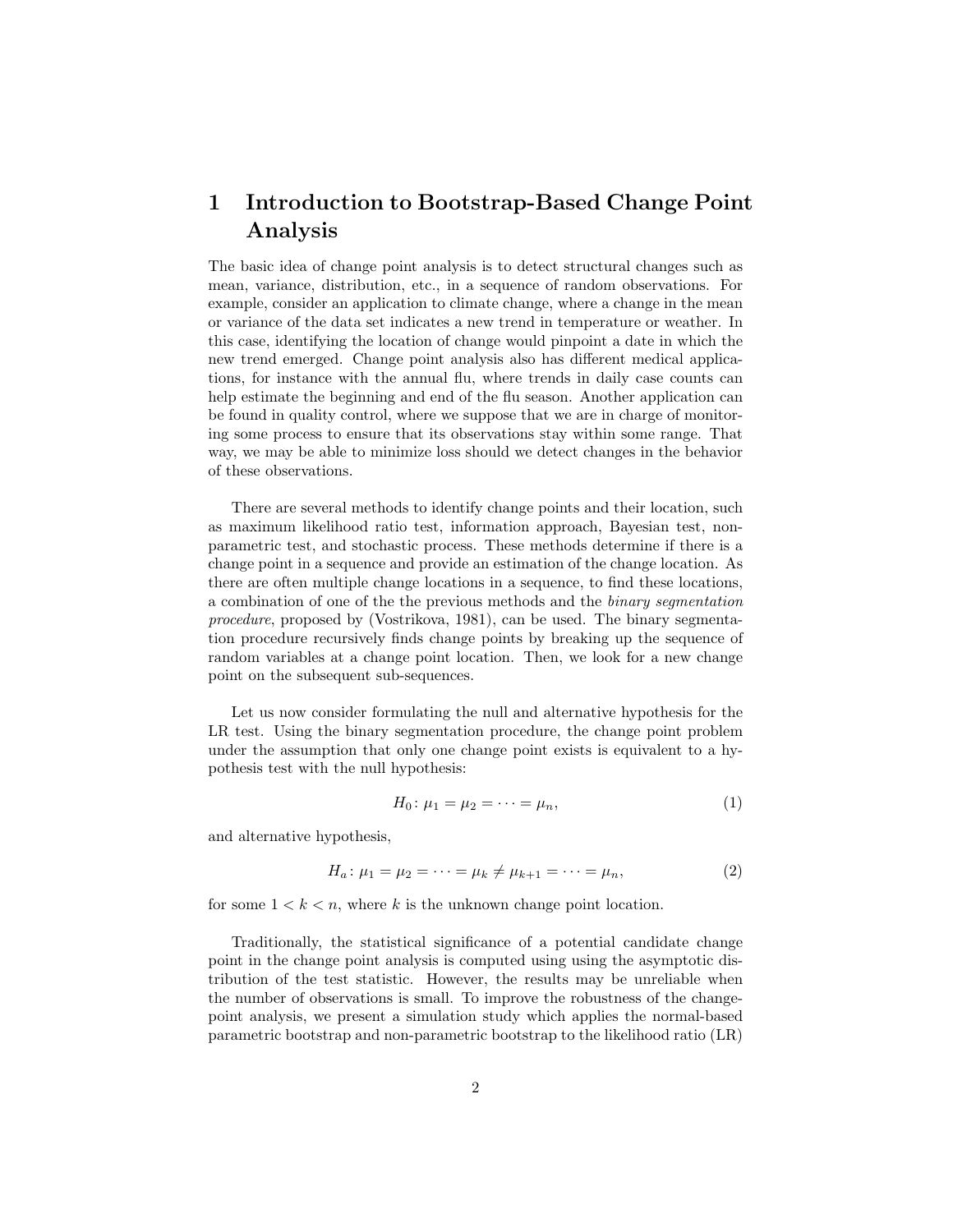change point test statistic. The results show that the nonparametric bootstrap LR test is robust for both the normal and non-normal observations, including the exponential distribution.

Let  ${x_i}_{i=1}^n$  be a sequence of independent and standardized normal random observations. Furthermore, let

$$
S = \sum_{i=1}^{n} (x_i - \bar{x})^2, \quad S_k = \sum_{i=1}^{k} (x_i - \bar{x}_1)^2 + \sum_{i=k+1}^{n} (x_i - \bar{x}_2)^2.
$$

The difference  $S - S_k$  is mathematically equivalent to the LR statistic, which is discussed further in Section 3. Now, we wish to find  $k$  such that this difference is maximized, as this k corresponds to the most likely location of a change point. Thus, we take our test statistic to be

$$
U = \max_{1 < k < n} \sqrt{S - S_k}.
$$

The asymptotic distribution of  $U$  is obtained after a slight transformation. Let

$$
\mathcal{U} = a_n^{-1}(U - b_n),
$$

where  $a_n = (2 \log \log n)^{-1/2}$  and  $b_n = a_n^{-1} + \frac{1}{2} a_n \log \log \log n$ . Then, U asymptotically has the extreme value distribution (Chen and Gupta, 2012), where the cumulative distribution function (cdf) is

$$
F_{\mathcal{U}}(x) = e^{-2\pi^{1/2}e^{-x}}, -\infty < x < \infty.
$$

In practice,  $F_{\mathcal{U}}(x)$  gives an approximate p-value, and we reject  $H_0$  when p-value  $< \alpha$  for some desired significance level  $\alpha$ . However,  $F_{\mathcal{U}}(x)$  is less accurate for a small sample size, resulting in a less reliable *p*-value.

Therefore, the goal of using bootstrap is to make the test more robust; that is, the empirical Type I error rate  $\alpha_e$  is made close enough to the desired significance level  $\alpha$  so that the test decision is reliable. In this report, we explore two types of bootstrap methods to seek an appropriate test that achieves the goal. The first method is called parametric bootstrap, which creates resamples from an assumed distribution, such as the normal distribution. The other method is called nonparametric bootstrap, which creates resamples by sampling original observations with replacement. The nonparametric bootstrap offers a robust alternative to the large-sample approximation or parametric bootstrap for statistical inference and is valid for a wide range of data generating processes.

This report is organized as follows. First, we derive the maximum likelihood estimation of the parameters for the normal and exponential distributions, which are then used to construct the LR change point test statistics. Then, to evaluate the robustness of these tests, a comprehensive simulation study on the empirical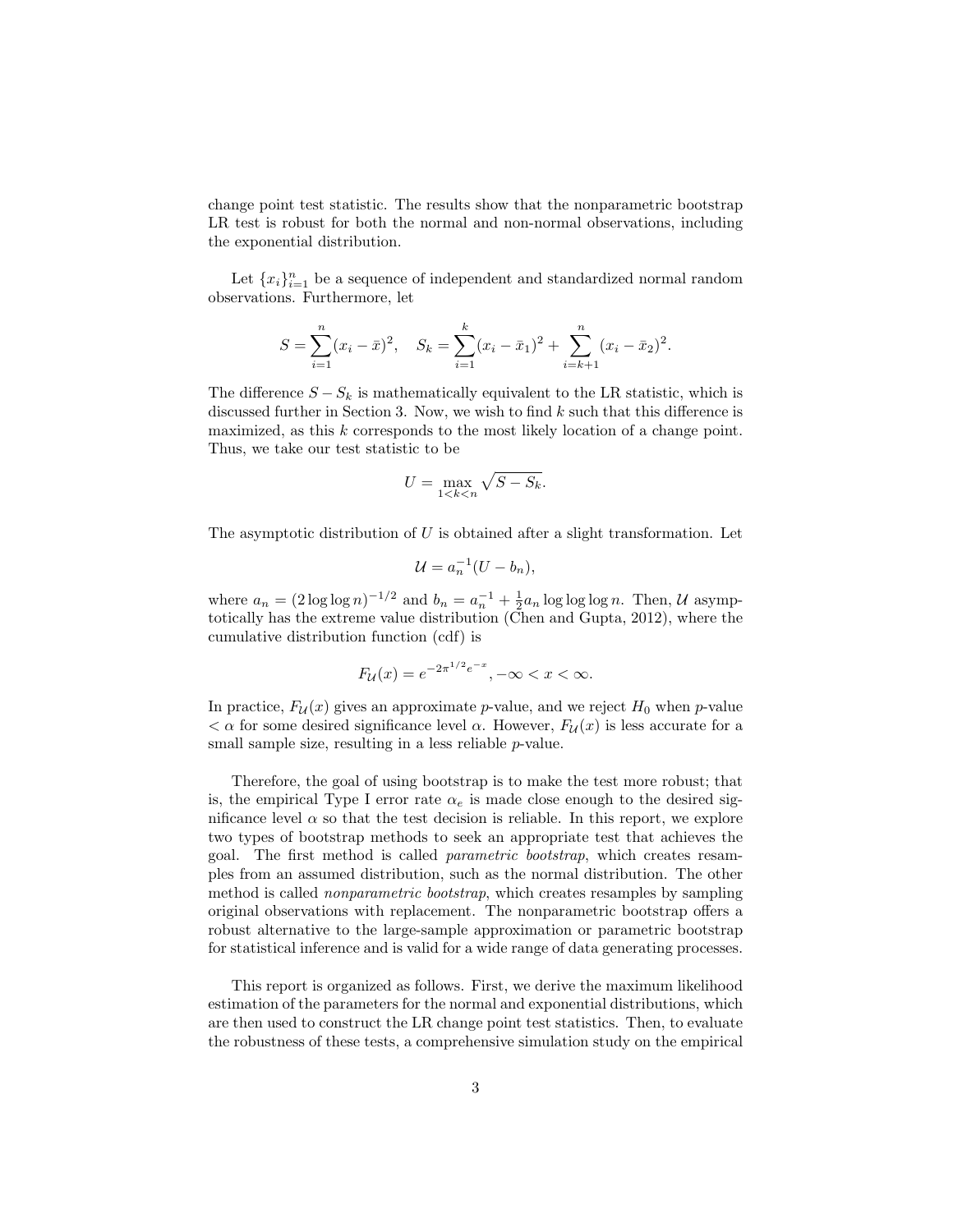Type I error rate is conducted under various sample sizes and two distributions (normal and exponential) for the normal-based LR change point test statistic. Next, the normal-based LR test statistic is applied to detect change points from genome data on copy number variation to demonstrate the effectiveness of the nonparametric bootstrap approach.

# 2 Derivations of Maximum Likelihood Estimation (MLE)

The maximum likelihood estimation of the parameters associated with normal and exponential distributions are derived here. These parameters are then used in the derivation of the LR change point test statistic.

#### 2.1 Normal Distribution

Assuming a known variance of  $\sigma^2 = 1$ , under each of  $H_0$  and  $H_a$ , we calculate a maximum likelihood estimator (MLE) of  $\mu$ .

To derive the MLE, we first must know about the likelihood function. This function is similar to a joint pdf, but instead of looking at it in terms of value(s)  $x_i$  that a distribution may take, the likelihood function is calculated in terms of the unknown parameters, which is  $\mu$  in this case.

Under  $H_0$ , assuming that  $X_1, \ldots, X_n$  are mutually independent with the marginal pdfs  $f_{X_i}(x_i; \mu)$ ,  $i = 1, ..., n$ , the likelihood function is given by:

$$
L_0(\mu) = f_{X_1,\ldots,X_n}(x_1,x_2,\ldots,x_n;\mu) = \prod_{i=1}^n f_{X_i}(x_i;\mu),
$$

where we can substitute the pdf for the normal distribution  $N(\mu, 1)$  into the equation to obtain:

$$
L_0(\mu) = \frac{1}{(\sqrt{2\pi})^n} e^{-\sum_{i=1}^n (x_i - \mu)^2/2}.
$$

The MLE comes from the maximizing the likelihood function and taking the derivative of the likelihood function with respect to  $\mu$ . Typically, the loglikelihood function is used in place of the likelihood function as we can avoid some of the more complicated mathematical computation with exponents, while still obtaining the same result.

By taking the log of  $L_0(\mu)$ , the log-likelihood function of a random sample coming from  $N(\mu, 1)$  is given by

$$
\ell_0(\mu) = n \ln \left( \frac{1}{\sqrt{2\pi}} \right) - \frac{1}{2} \sum_{j=1}^n (x_j - \mu)^2.
$$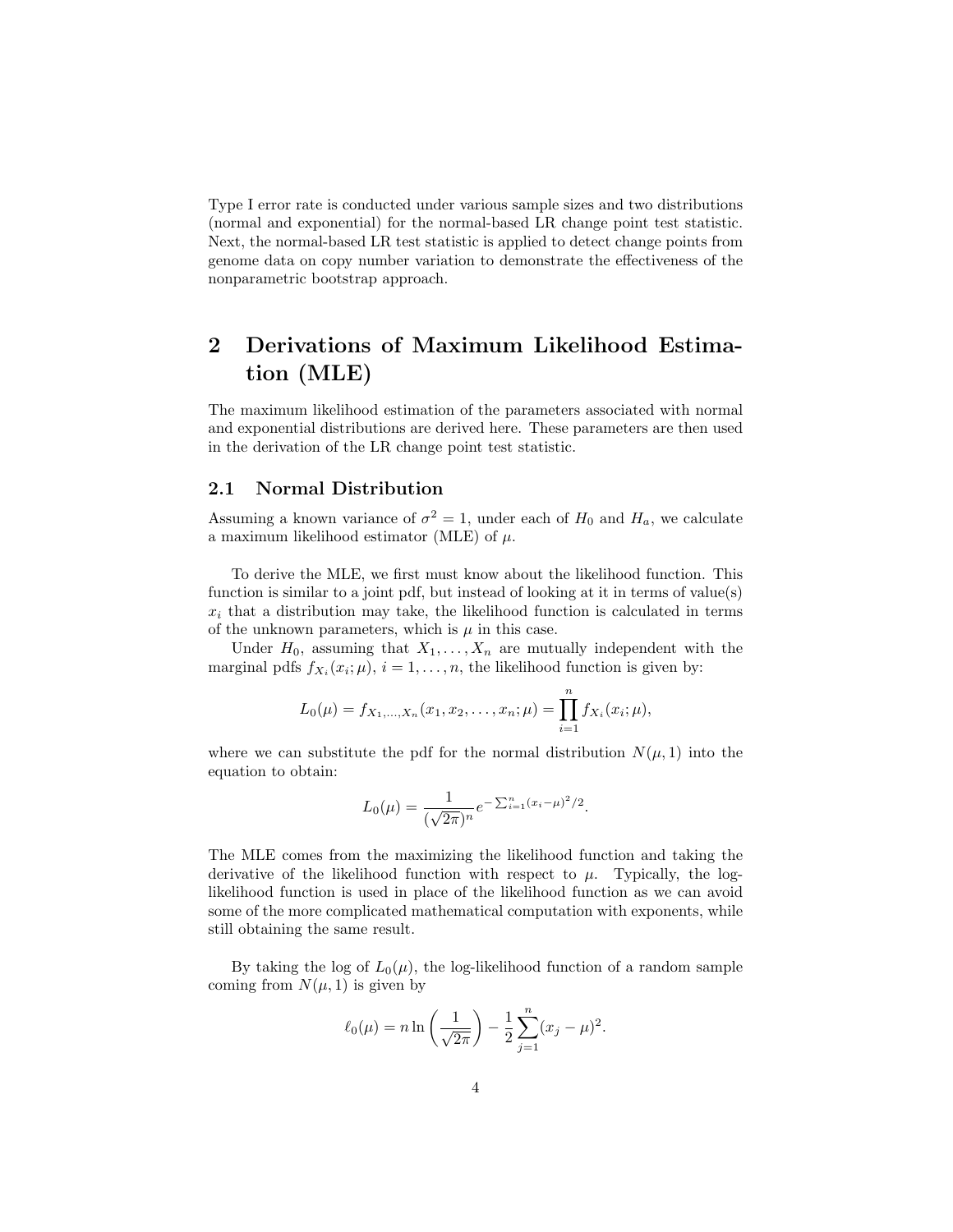Then, we find  $\mu$  for which  $\ell_0$  is maximized by setting its derivative equal to 0. That is,

$$
\frac{d}{d\mu}\ell_0(\mu) = \frac{d}{d\mu}\left(n\ln\left(\frac{1}{\sqrt{2\pi}}\right) - \frac{1}{2}\sum_{j=1}^n(x_j - \mu)^2\right) = \sum_{j=1}^n(x_j - \mu),
$$

which can be simplified to  $\sum_{j=1}^{n} x_j - n\mu$ . If  $\hat{\mu}$  is such that

$$
\frac{d}{d\mu}\ell_0(\hat{\mu})=0,
$$

the statement can only be true if:

$$
\sum_{j=1}^{n} x_j - n\hat{\mu} = 0.
$$

Thus, the MLE under  $H_0$  is given by

$$
\hat{\mu} = \bar{x} = \frac{1}{n} \sum_{i=1}^{n} x_i.
$$

The log-likelihood function attains the maximum at this MLE of  $\mu$  if the second derivative, with respect to  $\mu$ , yields a negative value under the null hypothesis. The second derivative is given by:

$$
\frac{d}{d\mu^2}\ell_0(\mu) = -n,
$$

which results in a negative value when n is a positive integer. Hence  $\hat{\mu}$  is the MLE of  $\mu$  under the null hypothesis (1).

Under  $H_a$  (2), there is only one change point. Therefore, the corresponding likelihood function is given by:

$$
L_1(\mu_1, \mu_n) = f_{X_1, \ldots, X_n}(x_1, \ldots, x_n; \mu_1, \mu_n) = \prod_{i=1}^k f_{X_i}(x_i; \mu_1) \prod_{i=k+1}^n f_{X_i}(x_i; \mu_n),
$$

where  $\mu_1$  is the mean of the sample and  $\mu_n$  is the alternate mean found at the change point. Which can be simplified to the following equation by substituting in the actual pdfs,

$$
L_1(\mu_1, \mu_n) = \frac{1}{(\sqrt{2\pi})^n} e^{-(\sum_{i=1}^k (x_i - \mu_1)^2 + \sum_{i=k+1}^n (x_i - \mu_n)^2)/2},
$$

noting that  $X_i \sim N(\mu_1, 1)$  for  $i = 1, \ldots, k$  and  $X_i \sim N(\mu_n, 1)$  for  $i = k+1, \ldots, n$ .

We calculate the MLE for  $\mu_1$  and  $\mu_n$  by taking the same steps used for deriving the MLE for  $\mu$ . The main difference is that the partial derivatives of the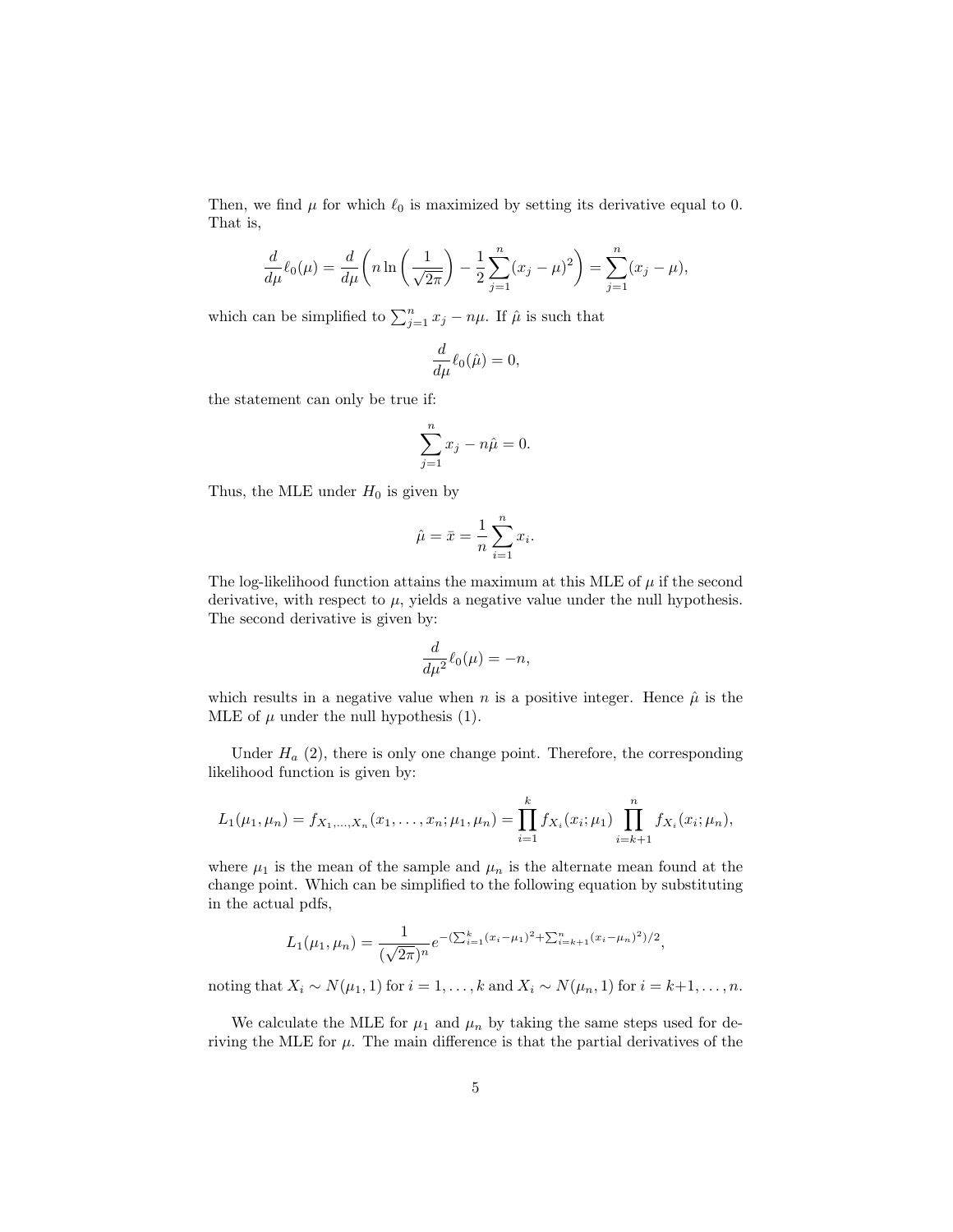log-likelihood function needs be taken with respect to  $\mu_1$  and  $\mu_n.$ 

The log-likelihood function under  $H_a$  is:

$$
\ell_1(\mu_1, \mu_n) = n \ln \left( \frac{1}{\sqrt{2\pi}} \right) - \frac{1}{2} \left( \sum_{i=1}^k (x_i - \mu_1)^2 + \sum_{i=k+1}^n (x_i - \mu_n)^2 \right).
$$

From here, we take the partial derivatives of the log-likelihood function with respect to  $\mu_1$  and  $\mu_n$  to find the MLE.

The partial derivatives with respect to  $\mu_1$  and  $\mu_n$  are

$$
\frac{\partial}{\partial \mu_1} \ell_1(\mu_1, \mu_n) = \frac{\partial}{\partial \mu_1} \left[ n \ln \left( \frac{1}{\sqrt{2\pi}} \right) - \frac{1}{2} \left( \sum_{i=1}^k (x_i - \mu_1)^2 + \sum_{i=k+1}^n (x_i - \mu_n)^2 \right) \right]
$$

$$
= \sum_{i=1}^k (x_i - \mu_1) = \sum_{i=1}^k x_i - k\mu_1,
$$

and

$$
\frac{\partial}{\partial \mu_n} \ell_1(\mu_1, \mu_n) = \frac{\partial}{\partial \mu_n} \left[ n \ln \left( \frac{1}{\sqrt{2\pi}} \right) - \frac{1}{2} \left( \sum_{i=1}^k (x_i - \mu_1)^2 + \sum_{i=k+1}^n (x_i - \mu_n)^2 \right) \right]
$$

$$
= \sum_{i=k+1}^n (x_i - \mu_n) = \sum_{i=k+1}^n x_i - (n - k)\mu_n
$$

Setting these partial derivatives equal to zero will determine the MLE for  $\mu_1$ and  $\mu_n$ : k

$$
\sum_{i=1}^{k} x_i - k\hat{\mu}_1 = 0,
$$
  

$$
\sum_{i=1}^{k} x_i = k\hat{\mu}_1,
$$
  

$$
\hat{\mu}_1 = \bar{x}_k = \frac{1}{k} \sum_{i=1}^{k} x_i.
$$

Similarly, for  $\mu_n$ :

$$
\sum_{i=k+1}^{n} x_i - (n-k)\hat{\mu}_n = 0,
$$
  

$$
\sum_{i=k+1}^{n} x_i = (n-k)\hat{\mu}_n,
$$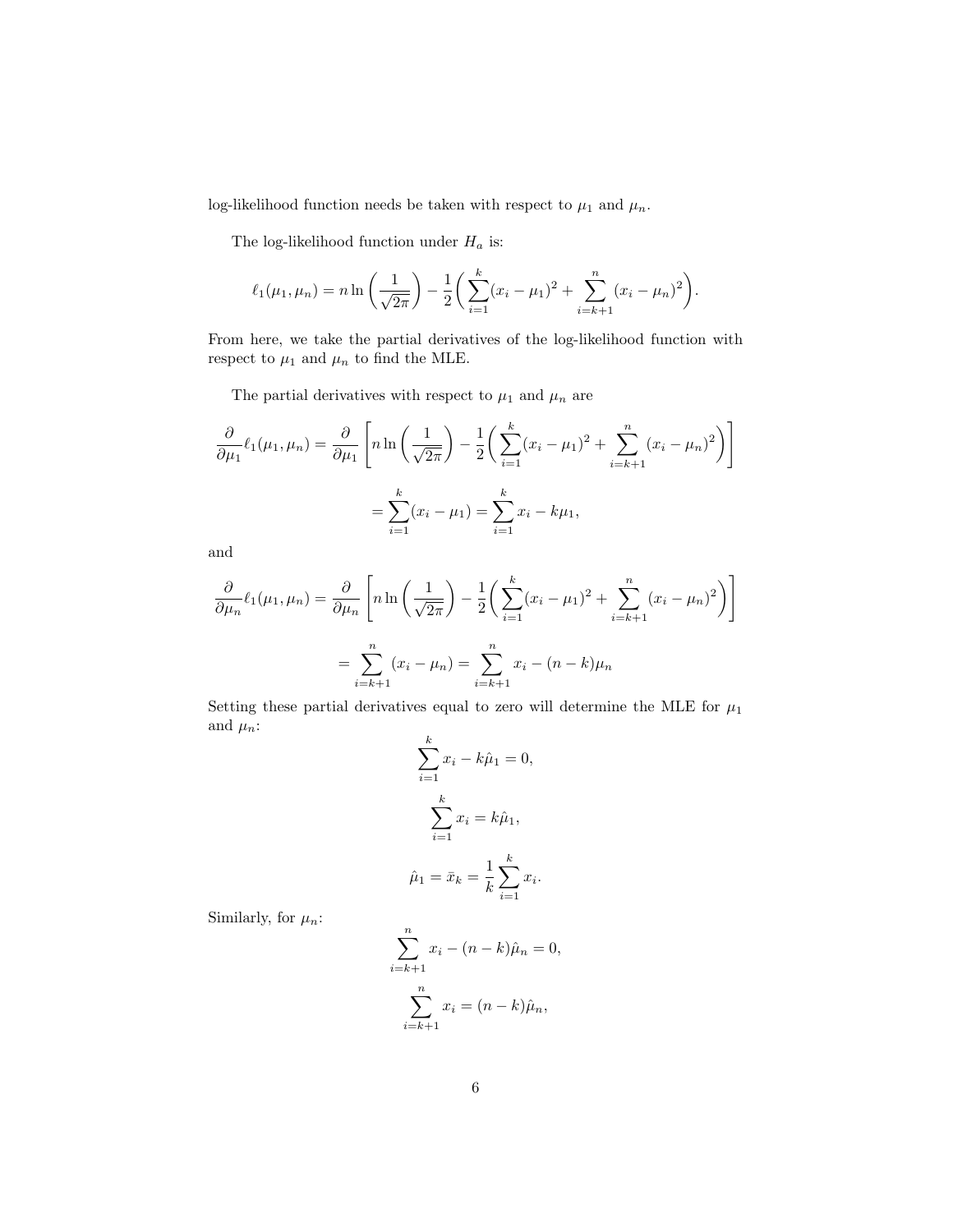$$
\hat{\mu}_n = \bar{x}_{n-k} = \frac{1}{n-k} \sum_{i=k+1}^n x_i,
$$

where *n* is the sample size and *k* is the location of the change point (where  $\mu$  is shifted).

The log likelihood functions yield maximum under the alternate hypothesis if the Hessian Matrix is negative definite. We calculate:

$$
\begin{bmatrix} f_{\mu_1^2} & f_{\mu_1\mu_n} \\ f_{\mu_n\mu_1} & f_{\mu_n^2} \end{bmatrix}
$$

For  $\mu_1$  and  $\mu_n$ , the second partial derivatives are

$$
\frac{\partial}{\partial \mu_1^2} \ell_1(\mu_1) = -k,
$$

and

$$
\frac{\partial}{\partial \mu_n^2} \ell_1(\mu_n) = -(n-k).
$$

The other second partial derivatives  $f_{\mu_1\mu_n}, f_{\mu_n\mu_1}$  should be equivalent when entered into the Hessian matrix, and we have:

$$
\frac{\partial}{\partial \mu_1} \frac{\partial}{\partial \mu_2} \ell_1(\mu_1, \mu_n) = \frac{\partial}{\partial \mu_1} \left( \sum_{i=k+1}^n x_i - (n-k)\mu_n \right) = 0
$$

and

$$
\frac{\partial}{\partial \mu_n} \frac{\partial}{\partial \mu_1} \ell_1(\mu_1, \mu_n) = \frac{\partial}{\partial \mu_n} \left( \sum_{i=1}^k x_i - k \mu_1 \right) = 0
$$

The resulting Hessian matrix:

$$
\begin{bmatrix} -k & 0\\ 0 & -(n-k) \end{bmatrix}
$$

is negative definite, confirming that our calculated  $\mu_1$  and  $\mu_n$  are the MLEs under the alternate hypothesis, noting that  $n$  and  $k$  are both positive values and that  $k < n$  is true.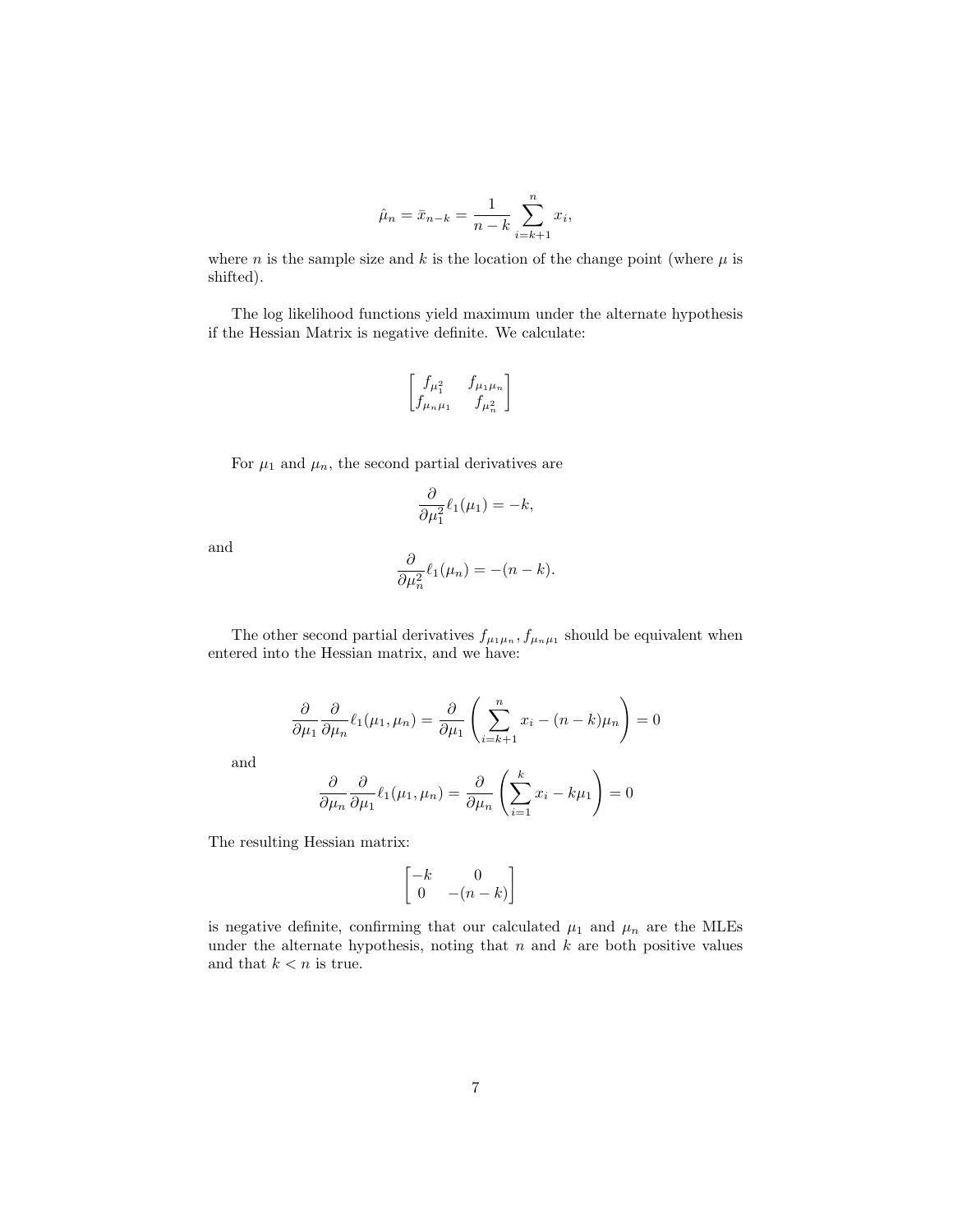#### 2.2 Exponential Distribution

The method of using the likelihood ratio procedure to detect change points in exponentially distributed data is similar to that for a normal distribution in Section 2.1. In this set-up, the null hypothesis states that the observations are independent and that they are all coming from the same exponential distribution, with pdf equal to  $f_{X_i}(x_i; \lambda) = \lambda e^{-\lambda x_i}, x_i > 0, \lambda > 0$ . On the other hand, the alternative hypothesis claims that these independent observations are coming from two different exponential distributions with parameters  $\lambda_1$  and  $\lambda_n$ . Specifically, there is  $k, 1 < k < n$ , for which  $f_{X_i}(x_i; \lambda_1) = \lambda_1 e^{-\lambda_1 x_i}$ ,  $i \leq k$ , and  $f_{X_i}(x_i; \lambda_n) = \lambda_n e^{-\lambda_n x_i}, i > k$ . Note that the parameters  $\lambda, \lambda_1$ , and  $\lambda_n$  are the rate parameters of the exponential distributions.

Because the likelihood function is based on the pdf, we can first look at the likelihood function under  $H_0$ :

$$
L_0(\lambda) = \prod_{i=1}^n \lambda e^{-\lambda x_i} = \lambda^n e^{-\lambda \sum_{i=1}^n x_i}.
$$

As we did with the normal distribution, we maximize the log-likelihood function to find the MLE. Under  $H_0$ , the derivative of the log-likelihood function is taken with respect to  $\lambda$ .

$$
\ell_0(\lambda) = \ln(\lambda^n e^{-\lambda \sum_{i=1}^n x_i}) = \ln(\lambda^n) - \lambda \sum_{i=1}^n x_i = n[\ln(\lambda) - \lambda \bar{x}].
$$

Then, we obtain the first derivative of  $\ell_0(\lambda)$  with respect to  $\lambda$ . Specifically,

$$
\frac{d}{d\lambda}\ell_0(\lambda) = \frac{n}{\lambda} - \sum_{i=1}^n x_i.
$$

By setting it equal to zero, we derive the MLE of  $\lambda$ . That is:

$$
\frac{n}{\hat{\lambda}} = \sum_{i=1}^{n} x_i,
$$

so that

$$
\hat{\lambda} = \frac{n}{\sum_{i=1}^{n} x_i} = \frac{1}{\bar{x}}.
$$

Finally, the second derivative test is calculated to confirm that the MLE found above yields a maximum. The second derivative of the log-likelihood function with respect to  $\lambda$  is

$$
\frac{d}{d\lambda^2}\ell_0(\lambda) = -\frac{n}{\lambda^2},
$$

which is a negative value as both n and  $\lambda$  are positive; thus the test confirms that the MLE of  $\lambda$  under the null hypothesis is  $\lambda$ .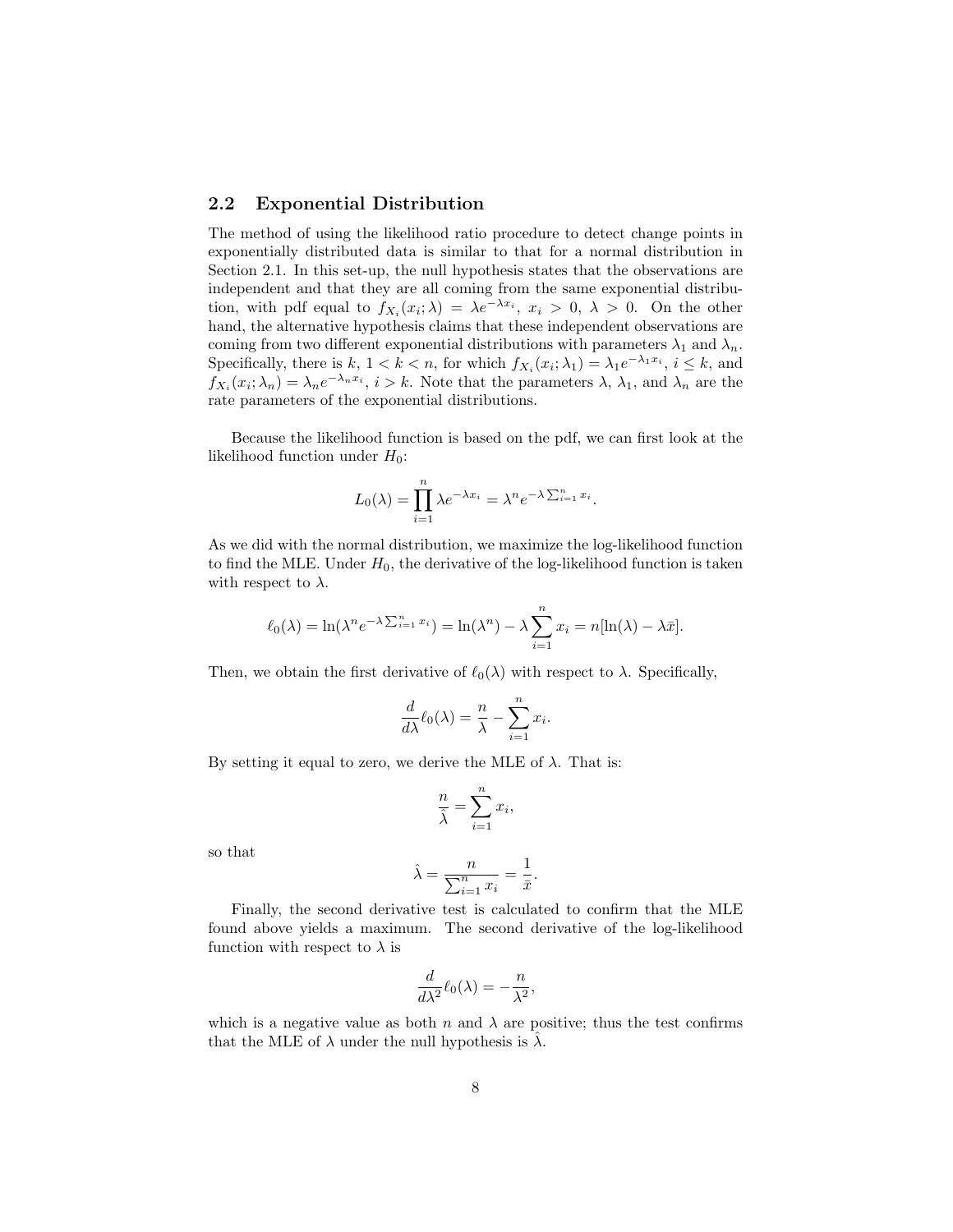Under  $H_a$ , there are two different  $\lambda$  values, namely,  $\lambda_1$  and  $\lambda_n$ , to take into account when considering the likelihood function:

$$
L_1(\lambda_1, \lambda_n) = \left(\lambda_1 e^{-\lambda_1 \sum_{i=1}^k x_i}\right) \left(\lambda_n^{n-k} e^{-\lambda_n \sum_{i=k+1}^n x_i}\right),
$$

and log-likelihood function:

$$
\ell_1(\lambda_1, \lambda_n) = \ln(\lambda_1^k e^{-\lambda_1 \sum_{i=1}^k x_i}) + \ln(\lambda_n^{n-k} e^{-\lambda_n \sum_{i=k+1}^n x_i})
$$

$$
= \ln(\lambda_1^k) - \lambda_1 \sum_{i=1}^k x_i + \ln(\lambda_n^{n-k}) - \lambda_n \sum_{i=k+1}^n x_i
$$

$$
= k[\ln(\lambda_1) - \lambda_1 \bar{x}_k] + (n-k)[\ln(\lambda_n) - \lambda_n \bar{x}_{n-k}].
$$

Under  $H_a$ , two partial derivatives of the log-likelihood function  $\ell_1(\lambda_1, \lambda_n)$ are taken with respect to  $\lambda_1$  and  $\lambda_n$ , respectively. The partial derivatives are given by:

$$
\frac{\partial}{\partial \lambda_1} \ell_1(\lambda_1, \lambda_n) = \frac{k}{\lambda_1} - \sum_{i=1}^k x_i
$$

and

$$
\frac{\partial}{\partial \lambda_n} \ell_1(\lambda_1, \lambda_n) = \frac{n-k}{\lambda_n} - \sum_{i=k+1}^n x_i,
$$

for  $\lambda_1$  and  $\lambda_n$ , respectively. Then, the resulting MLEs are given by:

$$
\hat{\lambda}_1 = \frac{k}{\sum_{i=1}^k x_i} = \frac{1}{\bar{x}_k}
$$

and

$$
\hat{\lambda}_n = \frac{n-k}{\sum_{i=k+1}^n x_i} = \frac{1}{\bar{x}_{n-k}}
$$

by setting the partial derivatives equal to 0.

The second partial derivatives with respect to  $\lambda_1$  or  $\lambda_n$  are,

$$
\frac{\partial}{\partial \lambda_1^2} \ell_1(\lambda_1, \lambda_n) = -\frac{k}{\lambda_1^2},
$$

and

$$
\frac{\partial}{\partial \lambda_n^2} \ell_1(\lambda_1, \lambda_n) = -\frac{n-k}{\lambda_n^2},
$$

respectively.

The second partial derivatives  $f_{\lambda_1\lambda_n}$  and  $f_{\lambda_n\lambda_1}$  are equivalent. They can be found by using the partial derivatives found above:

$$
\frac{\partial}{\partial \lambda_n} \left( \frac{k}{\lambda_1} - \sum_{i=1}^k x_i \right) = 0
$$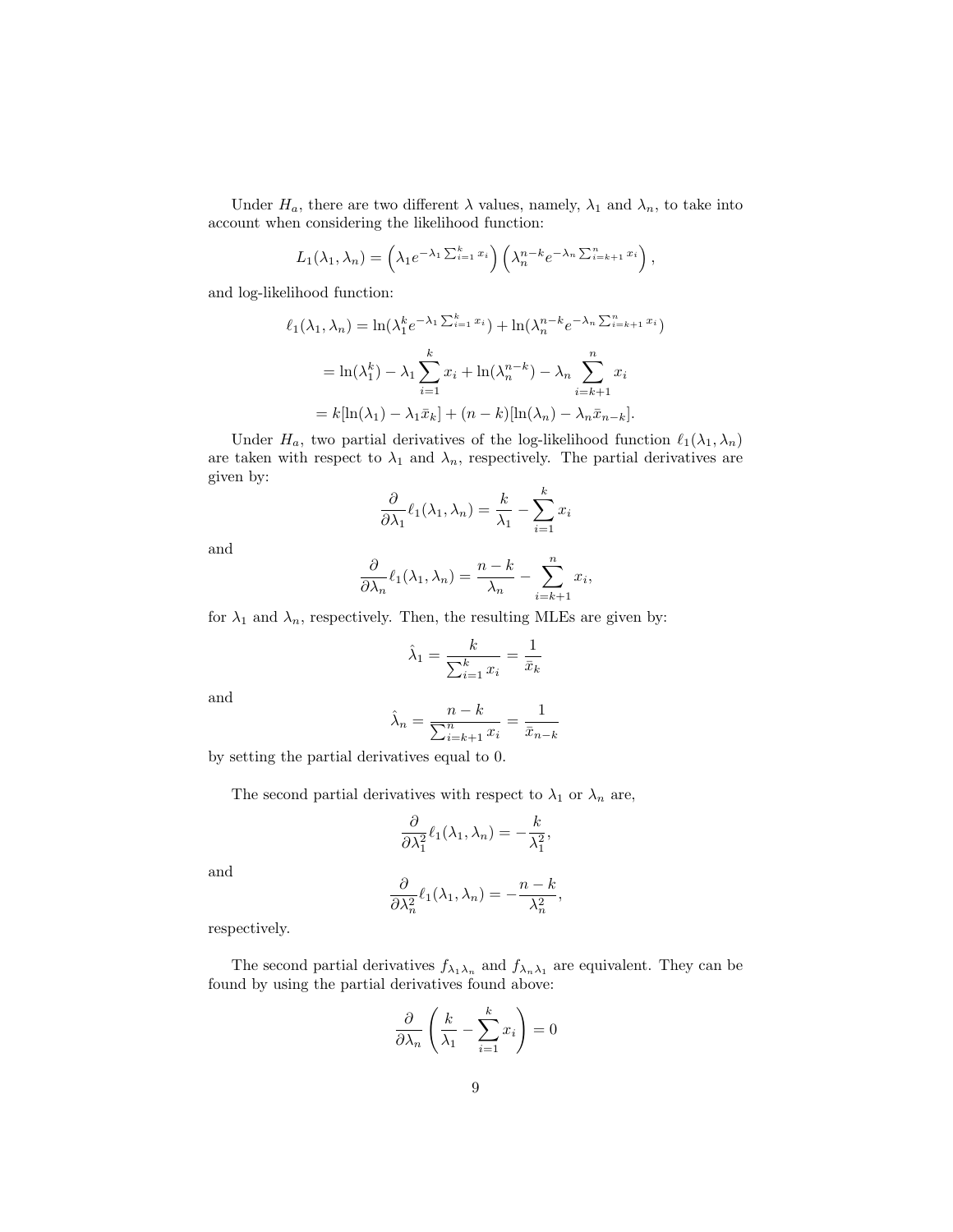$$
\frac{\partial}{\partial \lambda_1} \left( \frac{n-k}{\lambda_n} - \sum_{i=k+1}^n x_i \right) = 0
$$

Thus, the Hessian Matrix is:

$$
\begin{bmatrix} f_{\lambda_1^2} & f_{\lambda_1 \lambda_n} \\ f_{\lambda_n \lambda_1} & f_{\lambda_n^2} \end{bmatrix} = \begin{bmatrix} -\frac{k}{\lambda_1^2} & 0 \\ 0 & -\frac{n-k}{\lambda_n^2} \end{bmatrix}.
$$

The matrix is negative-definite and so the maximum of the log likelihood function, the MLE, is confirmed to be  $(\hat{\lambda}_1, \hat{\lambda}_n)$ .

## 3 Likelihood Ratio Test Statistic Derivation

The LR test is used to assess the goodness-of-fit of two models. In the parametric approach, the observations are assumed to follow a known probability distribution. Instead of checking for multiple change points at the same time, the binary segmentation procedure is used here. With the binary segmentation method, it suffices to test the null hypothesis with no change versus the alternative hypothesis of one change. In LR test, the log-likelihood function is derived under  $H_0$  and  $H_a$ . Let  $\theta$  be the MLE under  $H_0$ . Similarly, let  $\theta_1$  and  $\theta_n$  be the MLE under  $H_a$ . Then, for a fixed k, the LR test is:

$$
\Lambda = \frac{L_0(\hat{\theta})}{L_1(\hat{\theta}_1, \hat{\theta}_n)}.
$$

Instead of  $\Lambda$ , it is typical to consider its transformation

$$
-2\ln \Lambda = -2[\ell_0(\hat{\theta}) - \ell_1(\hat{\theta}_1, \hat{\theta}_n)].
$$

We show that  $-2 \ln \Lambda$  can be simplified even further for the normal and exponential distribution cases.

#### 3.1 Normal Distribution

Recall that

$$
\ell_0(\mu) = n \ln \left( \frac{1}{\sqrt{2\pi}} \right) - \frac{1}{2} \sum_{j=1}^n (x_j - \mu)^2
$$

and

$$
\ell_1(\mu_1, \mu_n) = n \ln \left( \frac{1}{\sqrt{2\pi}} \right) - \frac{1}{2} \left( \sum_{i=1}^k (x_i - \mu_1)^2 + \sum_{i=k+1}^n (x_i - \mu_n)^2 \right).
$$

and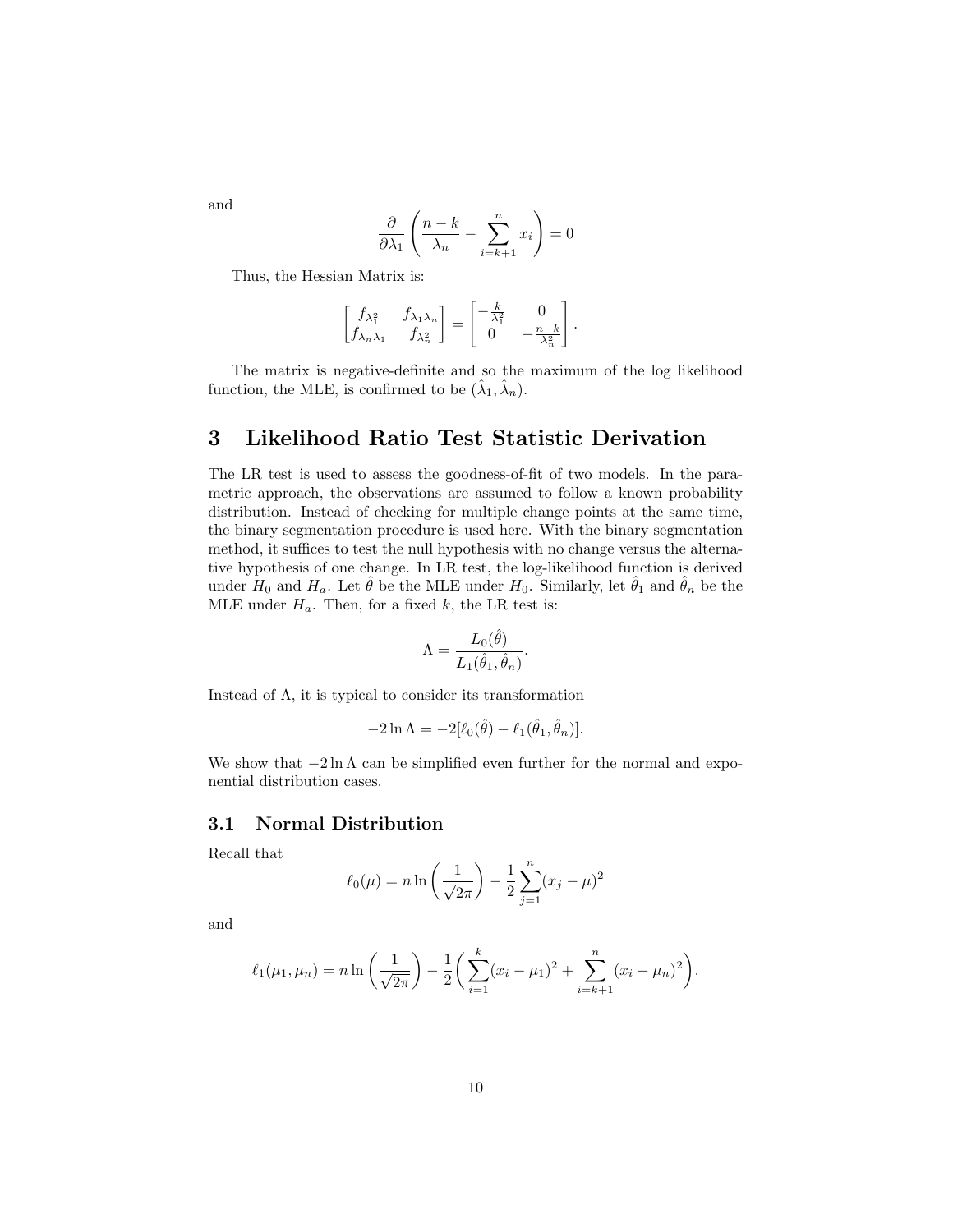Therefore,

$$
-2\ln\Lambda = -2[\ell_0(\hat{\mu}) - \ell_1(\hat{\mu}_1, \hat{\mu}_n)]
$$
  
\n
$$
= -2\left[-\frac{1}{2}\sum_{j=1}^n (x_j - \hat{\mu})^2 + \frac{1}{2}\left(\sum_{i=1}^k (x_i - \hat{\mu}_1)^2 + \sum_{i=k+1}^n (x_i - \hat{\mu}_n)^2\right)\right]
$$
  
\n
$$
= \sum_{i=1}^n (x_i - \hat{\mu})^2 - \left[\sum_{i=1}^k (x_i - \hat{\mu}_k)^2 + \sum_{i=k+1}^n (x_i - \hat{\mu}_{n-k})^2\right]
$$
  
\n
$$
= S - S_k,
$$

where

$$
S = \sum_{i=1}^{n} (x_i - \bar{x})^2
$$

and

$$
S_k = \sum_{i=1}^k (x_i - \bar{x}_k)^2 + \sum_{i=k+1}^n (x_i - \bar{x}_{n-k})^2.
$$
 (3)

Now, let

$$
V_k = k(\bar{x}_k - \bar{x})^2 + (n - k)(\bar{x}_{n-k} - \bar{x})^2.
$$
 (4)

Then, we can show that  $V_k = S - S_k$  holds by considering the first component of (3), which in turn makes the statement of  $V_k$  easier to visualize. Remember that we would like to maximize  $V_k$  in the process of determining a likely change location k. Now,

$$
S_k = \sum_{i=1}^k (x_i - \bar{x}_k)^2 = \sum_{i=1}^k (x_i - \bar{x} + \bar{x} - \bar{x}_k)^2
$$
  
= 
$$
\sum_{i=1}^k (x_i - \bar{x})^2 + 2 \sum_{i=1}^k (x_i - \bar{x})(\bar{x} - \bar{x}_k) - k(\bar{x} - \bar{x}_k)^2.
$$

The second component of the equation can be rewritten as

$$
2\sum_{i=1}^{k}(x_i-\bar{x})(\bar{x}-\bar{x}_k) = 2(\bar{x}-\bar{x}_k)\sum_{i=1}^{k}(x_i-\bar{x}) = 2(\bar{x}-\bar{x}_k)(k\bar{x}_k-k\bar{x}) = -2k(\bar{x}-\bar{x}_k)^2.
$$

By plugging this back to (3) we get,

$$
S_k = \sum_{i=1}^k (x_i - \bar{x})^2 - k(\bar{x} - \bar{x}_k)^2 + \sum_{i=k+1}^n (x_i - \bar{x})^2 - (n - k)(\bar{x} - \bar{x}_{n-k})^2
$$

Now, substituting for  $S$ , we have,

$$
S_k = S - k(\bar{x} - \bar{x}_k)^2 - (n - k)(\bar{x} - \bar{x}_{n-k})^2,
$$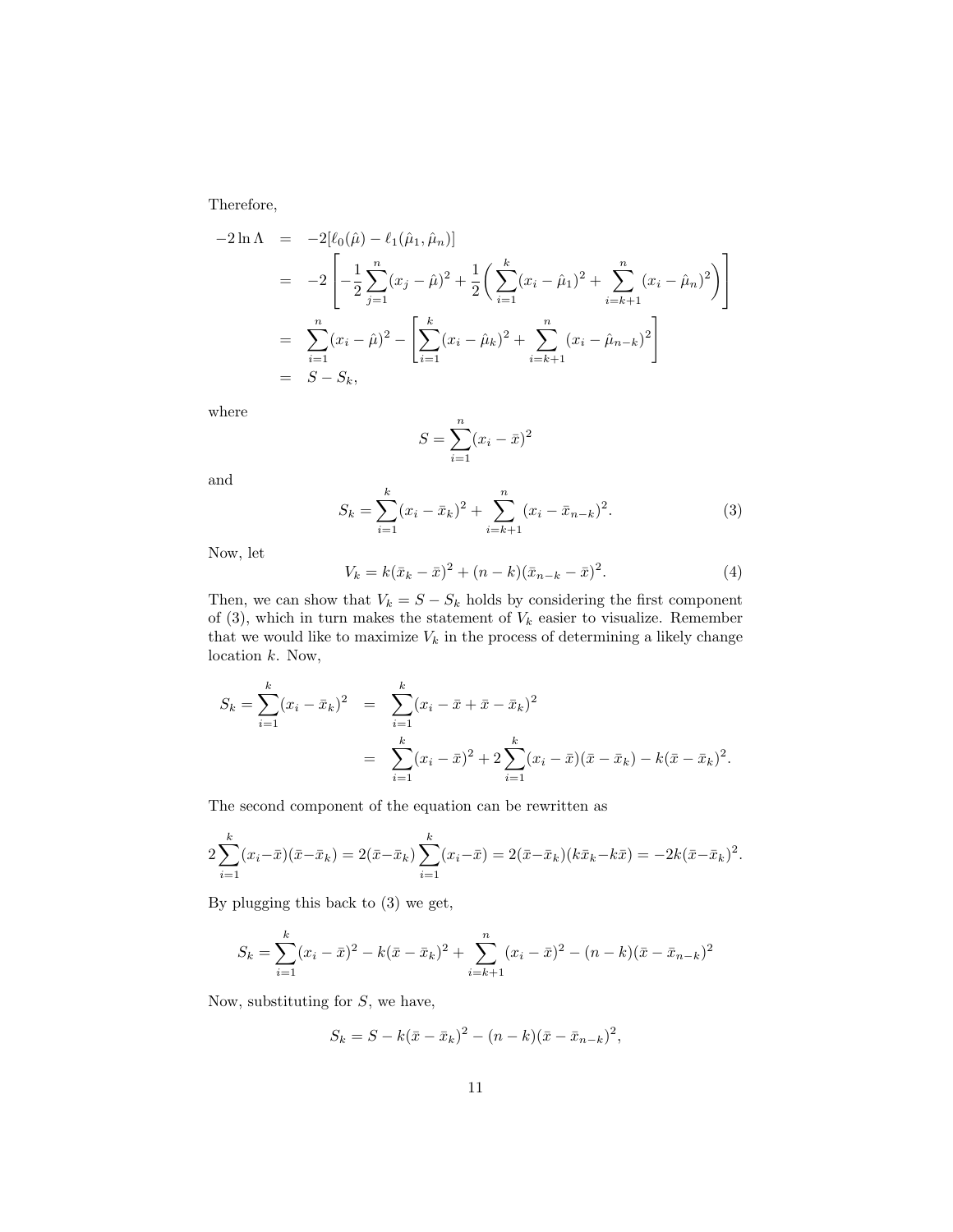confirming that  $V_k = S - S_k$ .

Thus, the test statistic under the null hypothesis, denoted by  $U^2$ , is given by the maximum of  $V_k$ . Furthermore, we may write  $U =$ √  $U^2$  in the following ways. Let #

$$
T_k = \sqrt{\frac{n}{k(n-k)}} \left[ \sum_{i=1}^k (x_i - \bar{x}) \right].
$$

Then,  $V_k = T_k^2$ , where

$$
V_k = \frac{n}{k(n-k)} \left[ \sum_{i=1}^k (x_i - \bar{x}) \right]^2.
$$

Therefore, the test statistic  $U$  can be written as

$$
U = \max_{1 < k < n} \sqrt{V_k} = \max_{1 < k < n} T_k.
$$

#### 3.2 Exponential Distribution

Recall that

$$
\ell_0(\lambda) = n[\ln(\lambda) - \lambda \bar{x}]
$$

and

$$
\ell_1(\lambda_1, \lambda_n) = k[\ln(\lambda_1) - \lambda_1 \bar{x}_k] + (n - k)[\ln(\lambda_n) - \lambda_n \bar{x}_{n-k}].
$$

Then, we have

$$
-2\ln \Lambda = -2[\ell_0(\hat{\lambda}) - \ell_1(\hat{\lambda}_1, \hat{\lambda}_n)]
$$
  
= -2 [n[\ln(\hat{\lambda}) - \hat{\lambda}\bar{x}] - k[\ln(\hat{\lambda}\_1) - \hat{\lambda}\_1\bar{x}\_k] - (n - k)[\ln(\hat{\lambda}\_n) - \hat{\lambda}\_n\bar{x}\_{n-k}]  
= -2[n\ln(\bar{x}) - k\ln(\bar{x}\_k) - (n - k)\ln(\bar{x}\_{n-k})]

as the LR test statistic for the exponential distribution.

# 4 Bootstrap Algorithms

Two bootstrap methods are applied to the LR test statistic for the change point analysis to improve the robustness and power when compared to the one based on the asymptotic distribution, especially when the sample size is small. These two methods are called parametric and nonparametric bootstrap, where the main difference arises in how the resamples are generated. We describe the algorithm for each bootstrap method below.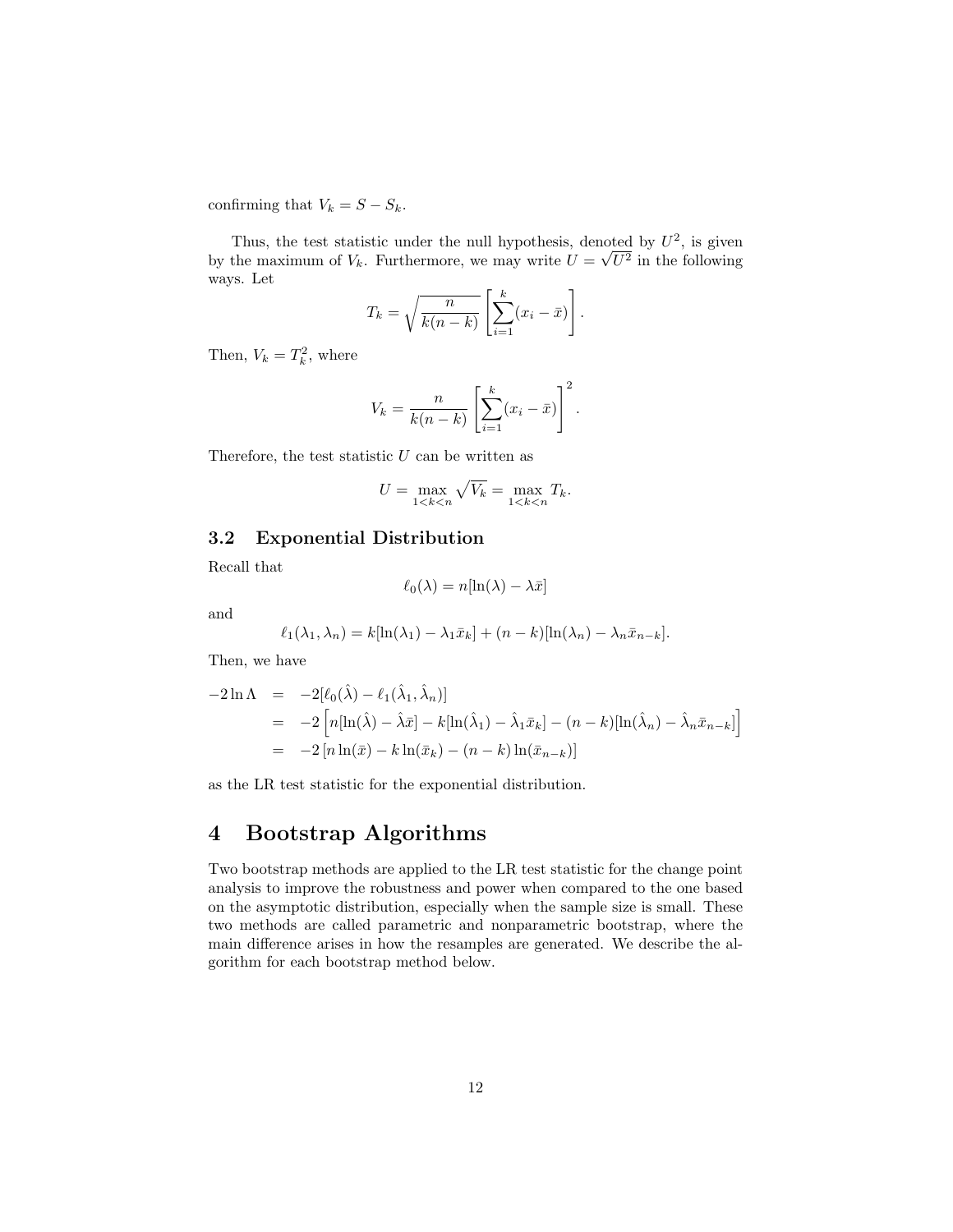#### Algorithm for the Parametric Bootstrap Method:

- 1. In the first step, we generate n independent standard normal  $(N(0, 1))$ random observations as a resample. The generated observations agrees with the null hypothesis  $H_0: \mu_1 = \mu_2 = \cdots = \mu_n$ , i.e., no changes in the process or parameters. The process is repeated  $B$  times to create  $B$ resamples, where  $B$  is a sufficiently large number.
- 2. Using B resamples, we compute B test statistics  $\{U_1^{\star}, U_2^{\star}, \dots, U_B^{\star}\},\$  where  $U_b^{\star}$ ,  $b = 1, 2, ..., B$ , are the LR test statistics for the b-th resample.
- 3. Then, we calculate the empirical Type I error rate using a Monte Carlo simulation. First, we generate  $M$  samples of size  $n$  from some standardized distribution under  $H_0$  (e.g.,  $N(0, 1)$ ), each of which generates an observed LR test statistic.
- 4. Let  $\{U_1, U_2, \ldots, U_M\}$  be the set of observed LR test statistics from M Monte Carlo samples. The bootstrap p-value for  $U_m$ ,  $m = 1, 2, \ldots, M$ , is given by  $p_m = #\{U_m < U_b^{\star}, b = 1, \ldots, B\}/B.$

The non-parametric bootstrap method, as used in the simulations with normal and exponential distributions, follows the algorithm above with some slight adjustments. Instead of generating resamples from a given/known distribution, the non-parametric bootstrap creates  $B$  resamples from (appropriately adjusted) original sample with replacement. Specifically, the original dataset is divided into two segments according to the estimated change-point location. Then, each segment is mean-centered according to its respective sample mean. That way, the mean-centered dataset respects the null hypothesis of no change point, and it then can be used to generate resamples.

To test the robustness of the two bootstrap methods, the empirical Type I error rate is calculated as an estimate of the actual type I error rate and power curves are created to determine where the change points can most accurately be identified.

The actual Type I error rate,

$$
P(\text{Reject } H_0 \mid H_0 \text{ is true}),
$$

is approximated by the empirical Type I error rate

$$
\alpha_e = \#\{p_m < \alpha, m = 1, \dots, M\}/M,
$$

where M is the number of Monte Carlo samples generated of size n and  $p_m$  is the *p*-value for the *m*-th sample,  $M = 1, 2, ..., M$ .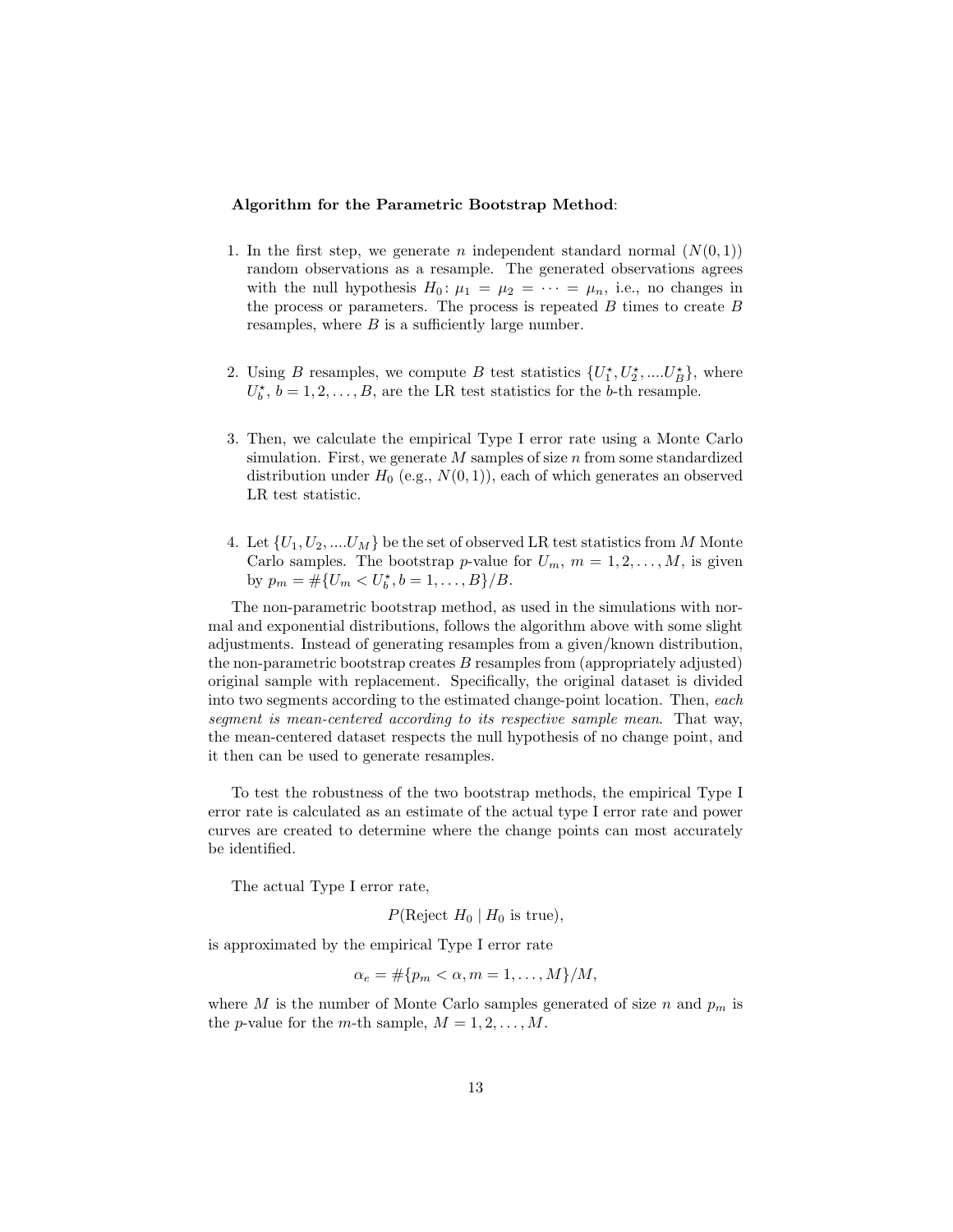Another important aspect of hypothesis testing is the power of the test. The power is the probability that the correct decision is made given that the alternate hypothesis is true. That is,

$$
P(\text{Reject } H_0 \mid H_a \text{ is true}).
$$

The power is also approximated using the same formula

$$
\#\{p_m < \alpha, m = 1, \ldots, M\}/M.
$$

In our simulation study, we investigate both the robustness and power of the parametric and nonparametric bootstrap-based test under small, medium, and large sample sizes. The data are generated from the standard normal  $(N(0, 1))$ and standard exponential  $(Exp(1))$  distributions.

### 5 Simulation Study

We set up a simulation study to assess the robustness and power of the normalbased LR based on the two bootstrap methods (parametric and nonparametric). For both the parametric and nonparametric bootstrap simulations, we use the sample sizes of 30, 100, 200, and 500 generated from the standard normal and standard exponential distributions. Then, the empirical Type I error rate and power of the test are computed using Monte Carlo simulations to determine a robust bootstrap method.

#### 5.1 Empirical Type I Error Rate

The empirical Type I error rate as an estimate of the actual Type I error rate, as described above, is expected to be close to our nominal Type I error rate (significance level)  $\alpha = 0.05$  for each simulation if the test is robust.

|                  | N(0,1)             | Exp(1) |
|------------------|--------------------|--------|
| $\boldsymbol{n}$ | Empirical $\alpha$ |        |
| 30               | 0.046              | 0.097  |
| 100              | 0.040              | 0.087  |
| 200              | 0.061              | 0.106  |
| 500              | 0.056              | 0.104  |

Table 1: Parametric bootstrap simulation results with  $B = 1000$  and  $M = 1000$ at  $\alpha = 0.05$ .

When the nonparametric bootstrap is applied, the empirical Type I error rates approach our predetermined significance level of  $\alpha = 0.05$  regardless of the distributions. On the other hand, when the parametric bootstrap is applied, the empirical Type I error rates do not seem to approach  $\alpha = 0.05$  for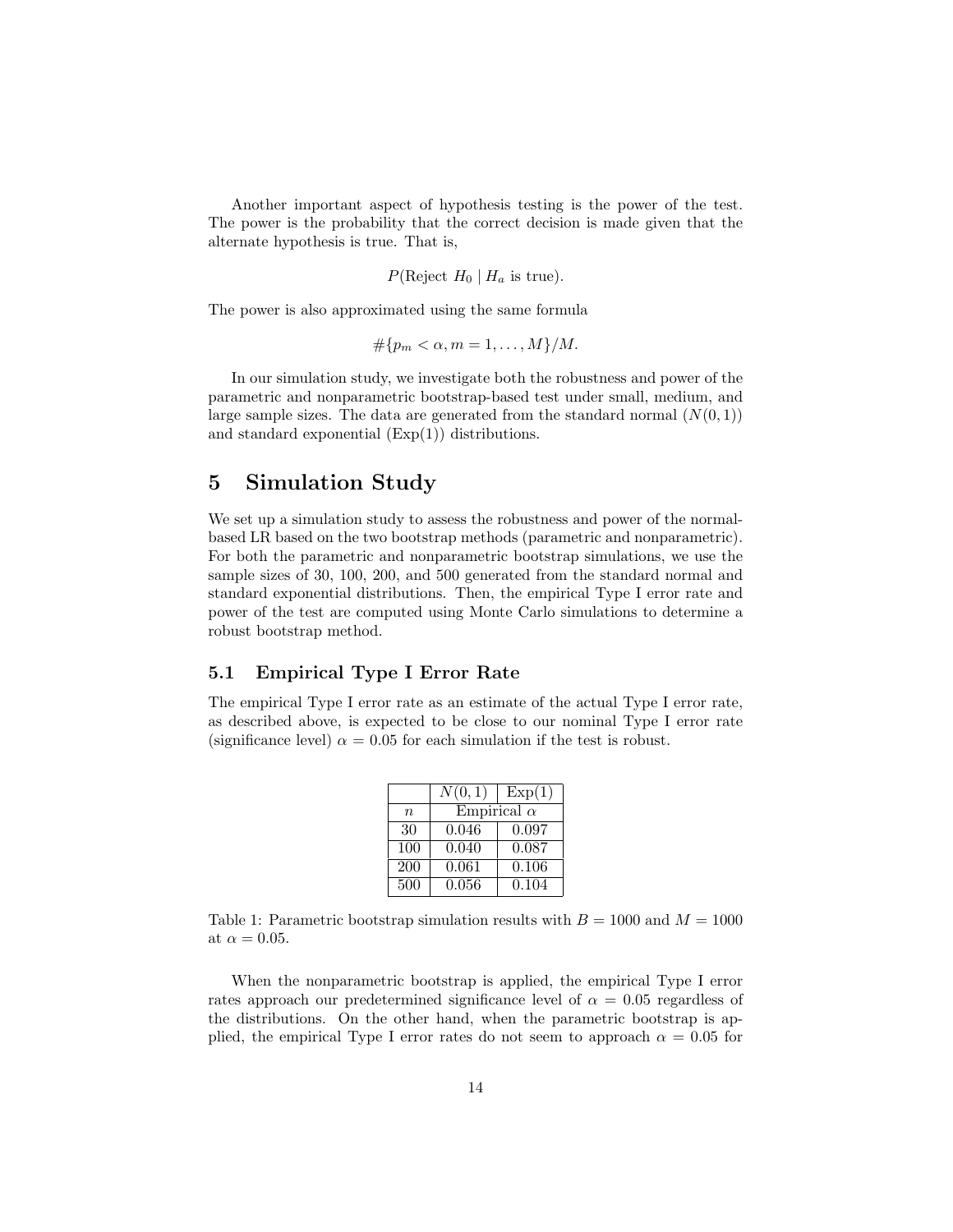the standard exponential distribution even with  $n = 500$ . Thus, we find nonparametric bootstrap more robust than parametric bootstrap. In addition, for the nonparametric bootstrap, we run additional simulations with  $n = 20$  and  $n = 50$  to better understand the performance of the test when the sample size is small to moderate. Overall, the nonparametric bootstrap test starts performing reasonably well at around  $n = 100$  for both the standard normal and standard exponential distributions.

|                 | N(0,1)             | Exp(1) |
|-----------------|--------------------|--------|
| $\it{n}$        | Empirical $\alpha$ |        |
| $\overline{20}$ | 0.149              | 0.142  |
| 30              | 0.117              | 0.117  |
| 50              | 0.090              | 0.090  |
| 100             | 0.070              | 0.069  |
| 200             | 0.061              | 0.060  |
| 500             | 0.058              | 0.055  |

Table 2: Nonparametric bootstrap simulation results with  $B = 1000$  and  $M =$ 1000 at  $\alpha = 0.05$ .

#### 5.2 Empirical Power Curves

Using the nonparametric bootstrap, the following power curves are generated under several conditions. For each sample size, the change points are placed in several different relative locations; from 0.1 (at the first 10% of the data) to 0.9 (at the last 10% of the data) with 0.1 as the step size. The change of mean level that we identify is of step 0.5 for each distribution and each sample size. Given that the alternate hypothesis is true, a change point is present, implying that a more powerful test is shown by the one whose power is higher.

The following power curves indicate that the change point is more likely to be found when it is located in the middle of the dataset, where the power curve peaks. The power itself is improved when the sample size is increased; as can be seen in the increased power value for the sample sizes larger than 100. For the sample sizes smaller than 100, the peak power value still occurs in the middle of the dataset, but the value is lower than 1, indicating the change point is not always accurately found.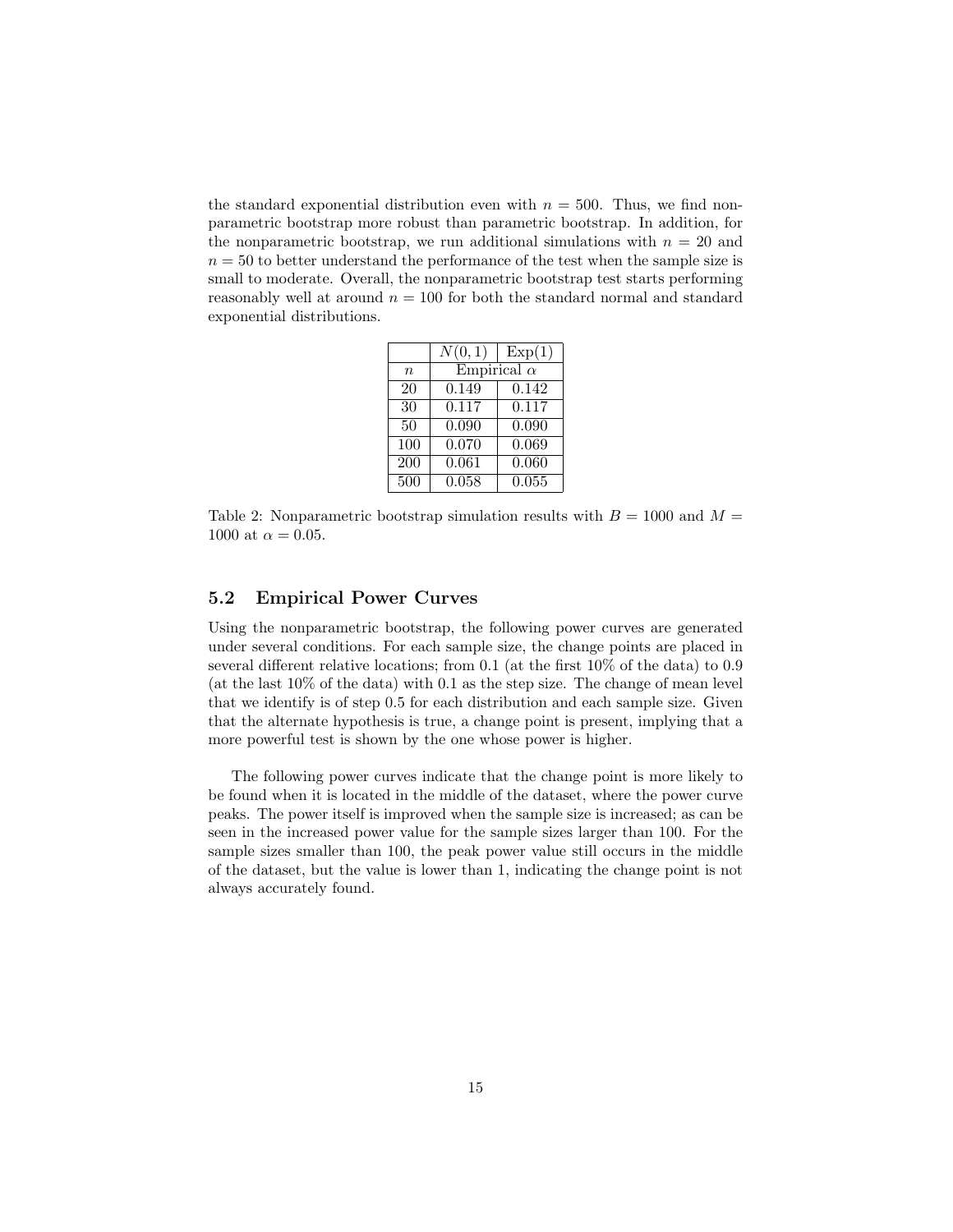

Figure 1: Power Curves for Normal and Exponential Distributions. The relative locations and the empirical powers are on the x- and y-axis, respectively.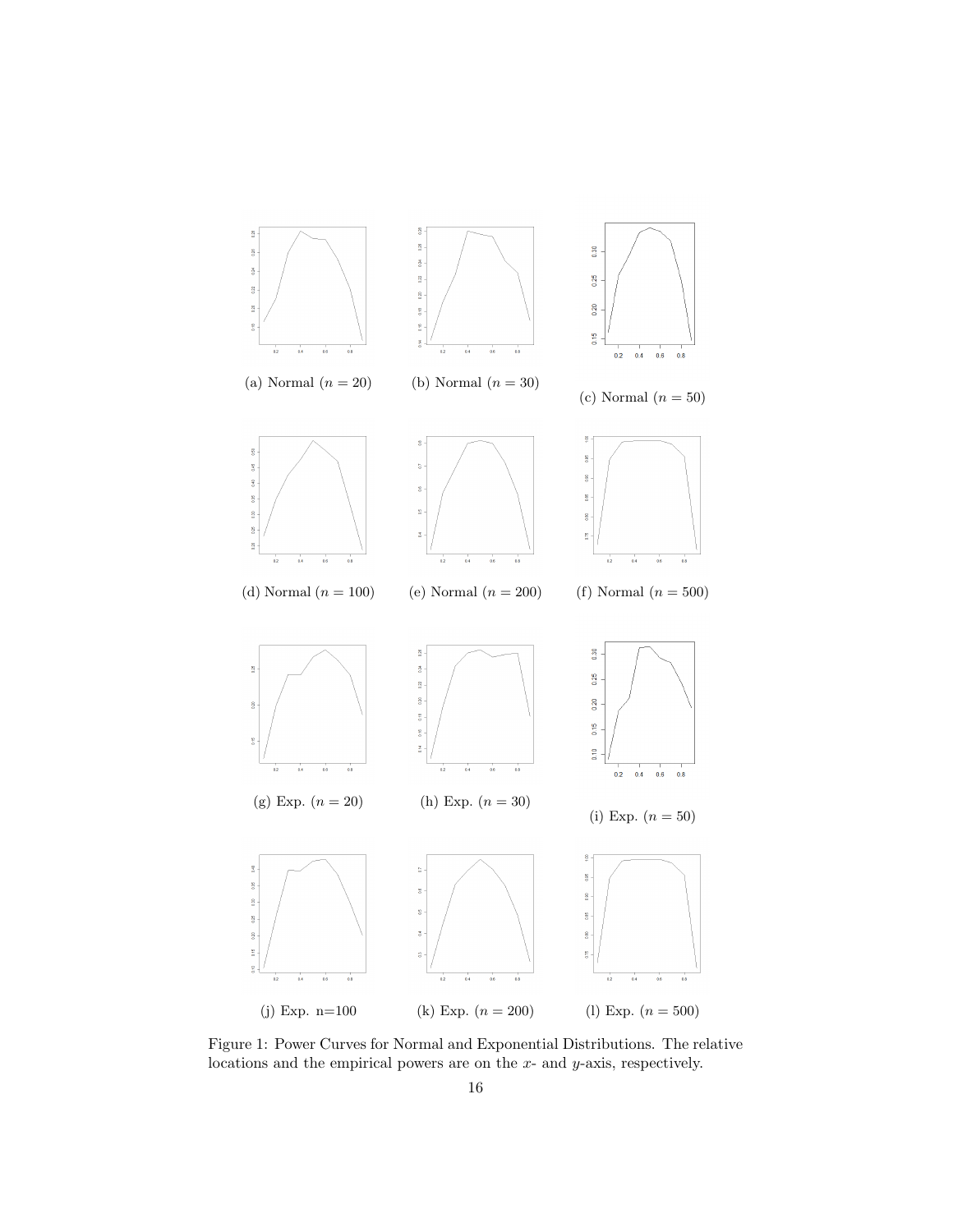## 6 Real-Life Example

Determining where changes occur in DNA sequence requires the identification of copy number variation (CNV), which refers to the variation between individuals when considering the number of copies of a particular gene. This variation occurs when a particular gene is inserted or deleted. Variation is expected and is normal, considering each individual has their own unique gene sequence. However, it is of interest to medical professionals to know where and what variation occurs in an individual, to help in determining the risk associated with a certain variation.

Microarray-based comparative genomic hybridization (CGH) provided measures of DNA copy numbers and maps the values onto a sequence of genes (Chen and Wang, 2008). These measures are  $log_2$  mapping of the ratio comparing copy-number in the tested individual and the reference sample, compared at many positions along each chromosome. Insertions will cause the ratio to be larger than one, thus a positive  $log_2$  value. Deletions lead to a negative  $log_2$ since the ratio becomes less than one. There should be no zeros resulting from the variations. In practice, however, a zero is hard to avoid because of the difficulties of precise measurements. Furthermore, it is widely accepted that the resulting values follow a normal distribution with a mean of zero in the absence of variation. Thus, statistical analysis is needed to detect significant changes at possible change point locations.

For the real data application, we look at The Fibroblast Cell Lines Data (Snijders et al., 2001). This dataset provides results from a CGH experiment including  $\log_2 T_i / \log_2 R_i$  measure with genomic location on multiple tissue cells (fibroblast cell lines) at 2,464 locations across the genome, where  $T_i$  and  $R_i$  are the copy numbers of the test and the reference samples, respectively, at location i. In our analysis, we compare the results based on the asymptotic distribution (Chen and Gupta, 2012) to the nonparametric bootstrap-based method. The nonparametric bootstrap-based is selected as our simulation confirms that it is more robust than the parametric bootstrap-based method when the empirical Type I error rates are compared under various sample sizes and distributions.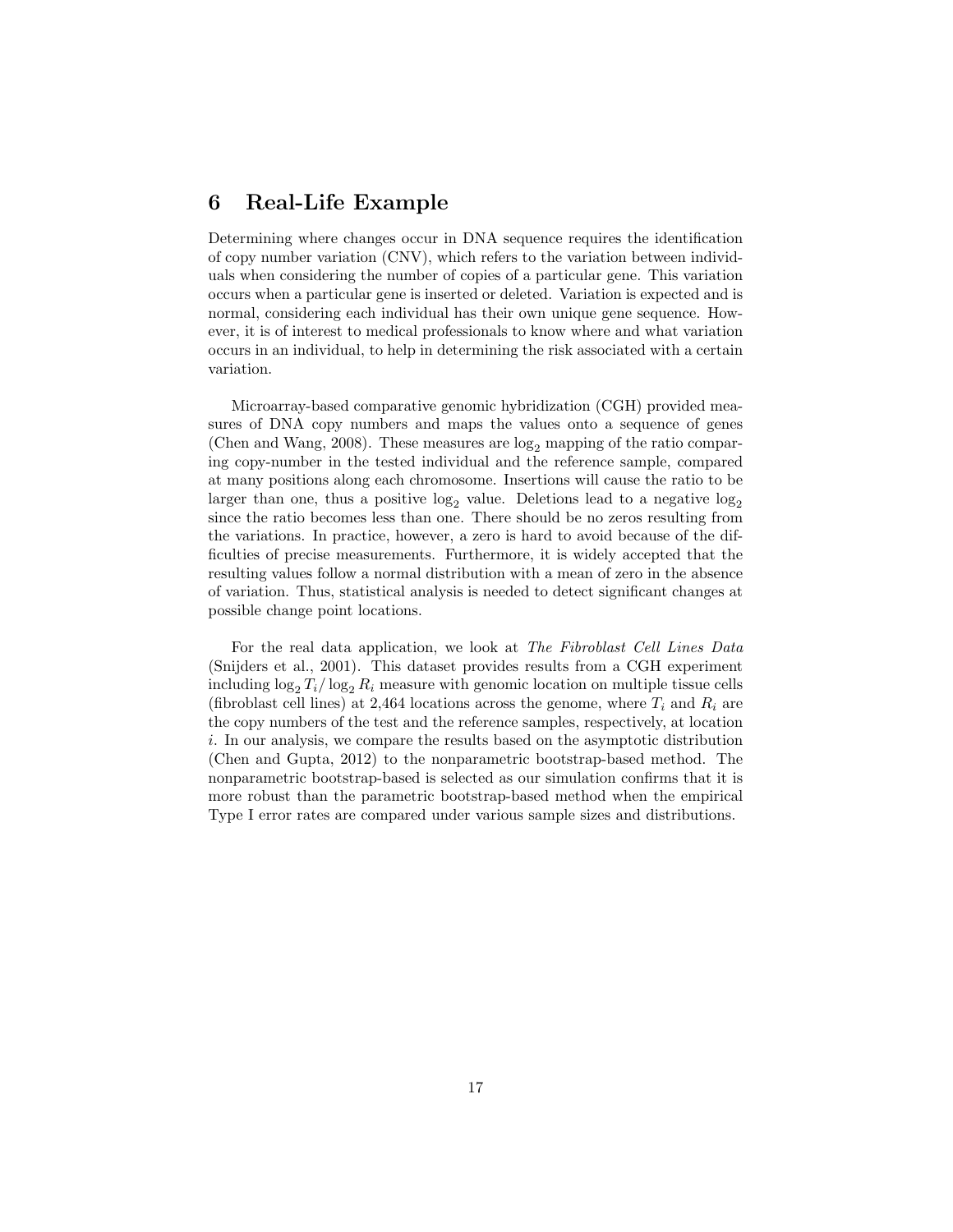#### 6.1 Results

In the following plots, the detected change points using the asymptotic distribution (left) (Prime, 2020) and nonparametric bootstrap (right) are displayed visually. The horizontal red line indicates the mean of each subsection of data. On the other hand, the vertical lines indicate that a change point is found at that location. At each vertical line, the dataset is split into two segments (the binary segmentation method). For each segment, the change point test statistic is applied again to detect more change  $point(s)$ , if any, in these segments. It is clear that the nonparametric bootstrap is capable of detecting more possible change points while the asymptotic distribution-based approach seems to miss at least a few important change points.



Figure 2: Genome Analysis

Furthermore, the following is a table with data relevant to the genome data analysis. It includes the change point, the iteration (number of binary segmentations applied) in which the change point is detected, and the p-value associated with the respective change point.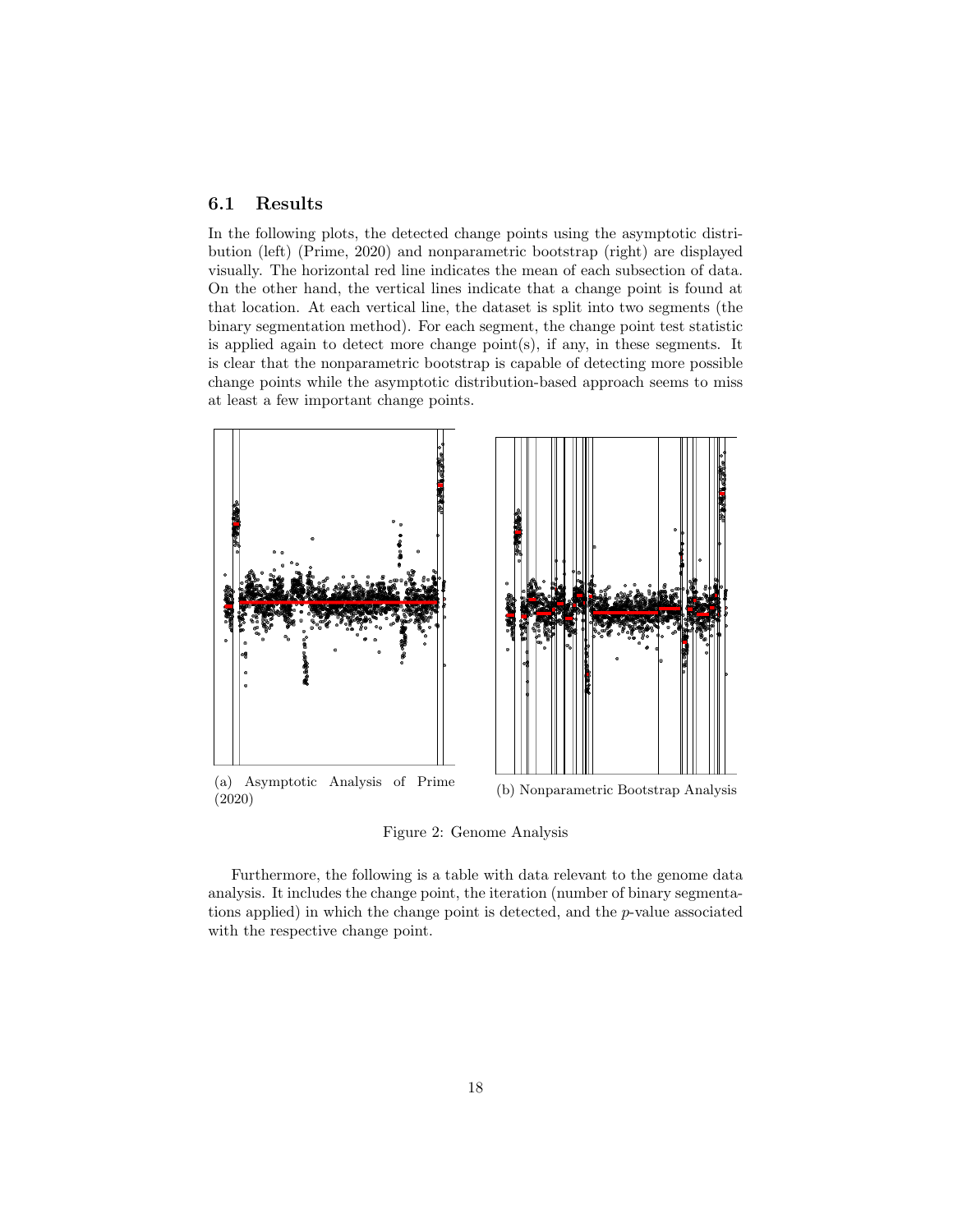| Location          | Iteration       | $p$ -value |
|-------------------|-----------------|------------|
| $\overline{75}$   | $\overline{3}$  | 0.000      |
| 134               | $\overline{2}$  | 0.000      |
| 194               | $\overline{4}$  | 0.000      |
| $\overline{201}$  | $\overline{3}$  | 0.003      |
| $\overline{281}$  | $\overline{6}$  | 0.000      |
| 426               | 7               | 0.004      |
| $\overline{458}$  | $\overline{9}$  | 0.008      |
| 470               | 10              | 0.007      |
| $\overline{538}$  | $\overline{11}$ | 0.002      |
| 548               | $\overline{8}$  | 0.000      |
| $\overline{624}$  | $\overline{9}$  | 0.000      |
| $\overline{652}$  | $\overline{5}$  | 0.000      |
| $\overline{715}$  | $\overline{6}$  | 0.000      |
| $\overline{717}$  | $\overline{8}$  | 0.000      |
| 718               | 7               | 0.031      |
| 740               | $\overline{4}$  | 0.000      |
| 746               | $\overline{6}$  | 0.038      |
| $\overline{774}$  | $\overline{5}$  | 0.000      |
| $\overline{810}$  | $\overline{6}$  | 0.001      |
| $\overline{1428}$ | $\overline{10}$ | 0.005      |
| 1636              | $\overline{9}$  | 0.000      |
| 1656              | $\overline{8}$  | 0.000      |
| 1700              | $\overline{9}$  | 0.000      |
| 1752              | $\overline{11}$ | 0.018      |
| 1786              | 10              | 0.000      |
| 1904              | $\overline{7}$  | 0.030      |
| 1959              | $\overline{9}$  | 0.000      |
| 1984              | $\overline{8}$  | 0.006      |
| $\overline{2003}$ | $\overline{1}$  | 0.000      |
| 2054              | $\overline{2}$  | 0.000      |

Table 3: Results with  $B = 1000$  nonparametric bootstraps at  $\alpha = 0.05$ .

We notice that a majority of the change points are determined within the first ten iterations. Each of these locations is associated with a very low p-value, much less than the significance level of  $\alpha=0.05.$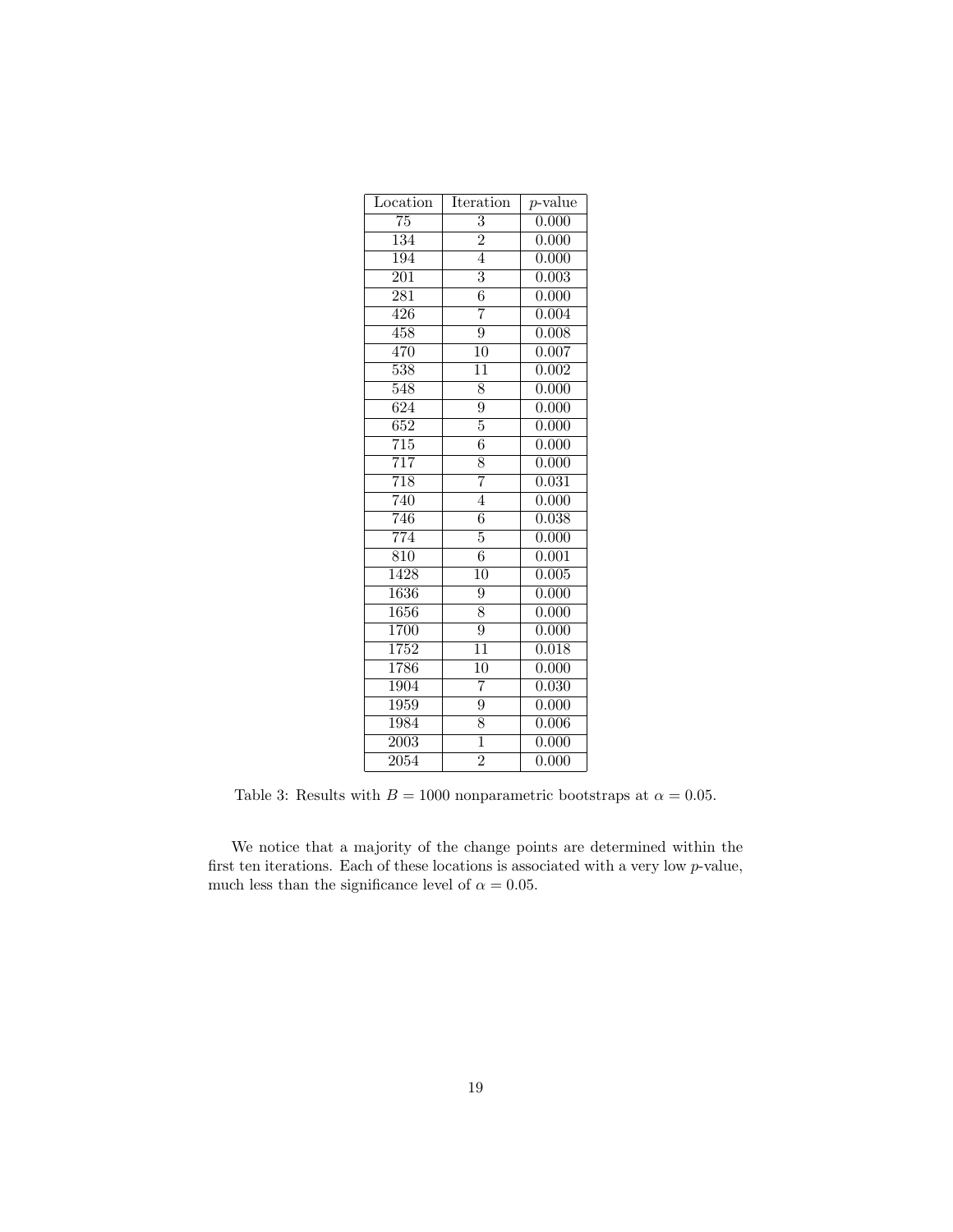### 7 Conclusion

Applying the nonparametric bootstrap to change point analysis is robust and powerful when the goal is to identify mean changes in normal and exponential distributions. Examining the empirical Type I error rate indicates that the change point is more accurately identified for a sample size of  $n \geq 100$ . The empirical power curves indicate a more accurate identification of a change point if the change is close to observation  $n/2$  for a sample of size n, i.e., the middle of the dataset. These empirical power curves are also evidence that the larger the sample size  $(n \geq 100)$ , the more accurate the analysis for identifying change points.

In the application to real data, the nonparametric bootstrap demonstrated improved change point identification when compared to the method based on the asymptotic distribution. Many more locations of change points were identified and their means were calculated, as shown in Figure 2. This happens due to the fact that the actual Type I error rate for the nonparametric bootstrap method is closer to the prespecified significance level  $\alpha$  value when compared to the actual Type I error rate based on the asymptotic method of analysis, which tends to be more conservative. As a result, an increased number of change points identified by the nonparametric bootstrap method indicates a higher accuracy of detecting CNV in the genome sample. Improving detection accuracy is helpful in identifying chromosomal abnormalities.

When considering an additional medical application of change point analysis, we can look at functional magnetic resonance imaging (fMRI) as a technique for studying blood flow changes to the brain. When data from fMRI is acquired during a resting state, it can be difficult to determine the exact location of a deviation from stationary. In this 'rest' state, the brain is relatively free from external stimuli and so any changes in blood flow can be attributed to brain activity as a reaction to internal changes (Aston and Kirch, 2012). While these deviations can be hard to identify by eye, change point analysis can help analyze the fMRI plots developed at 'rest'.